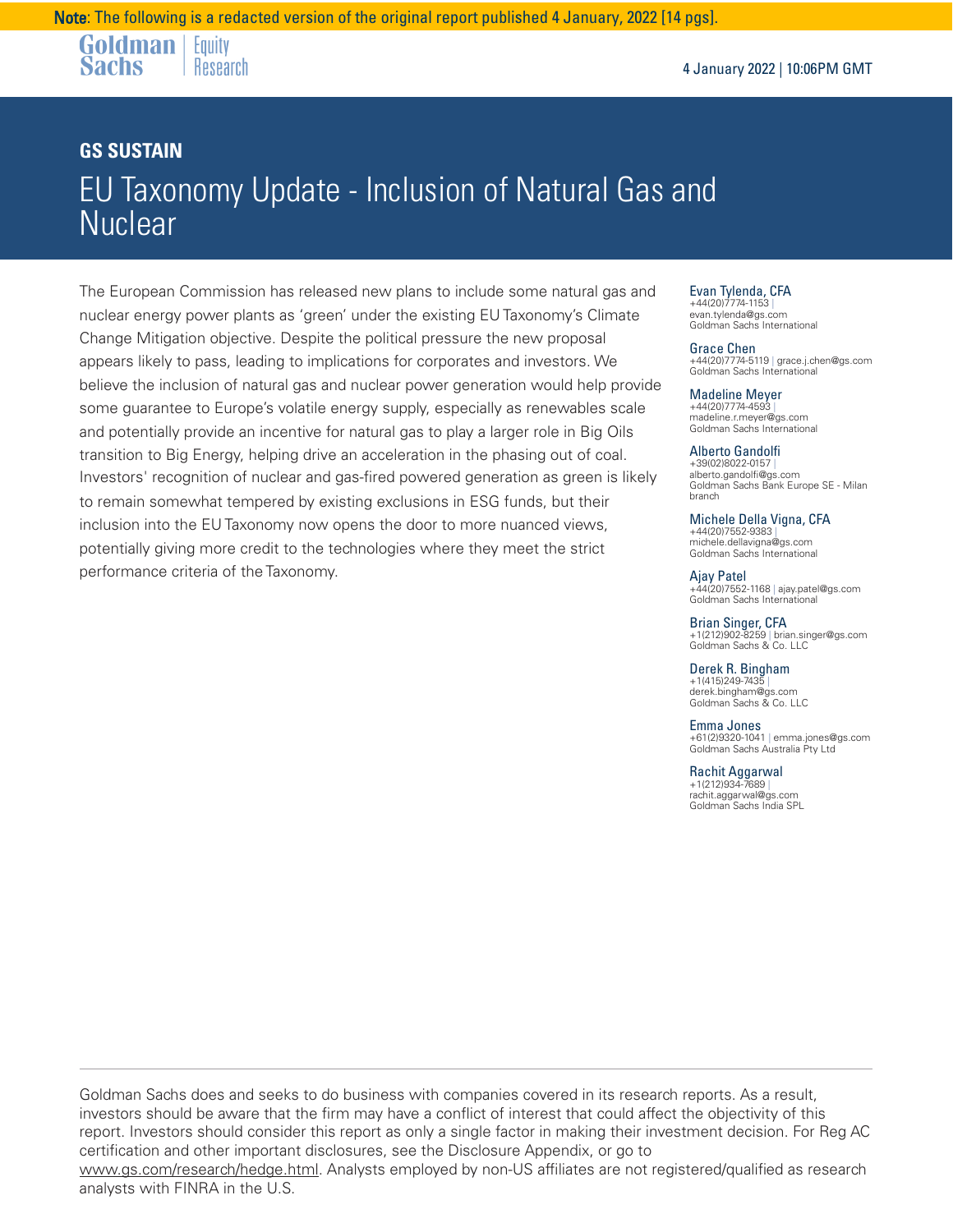## Implications of Natural Gas and Nuclear Inclusion into the EU Taxonomy

The European Commission has released new plans to include some natural gas and nuclear energy power plants as 'green' under the existing EU Taxonomy's Climate Change Mitigation and Adaptation objective. The Taxonomy aims to define which economic activities are green by establishing strict carbon performance thresholds, requiring companies to disclose their 'green' revenue, capex and opex and investors to report their exposure to 'green' companies in ESG funds. The intention of the Taxonomy is to facilitate the flow of capital towards more sustainable outcomes.

Below we highlight some of the detail and implications from the draft of Natural Gas and Nuclear's inclusion into the EU Taxonomy.

**What's included?:** The draft includes pathways for:

- **Nuclear energy production**, including R&D of new advanced nuclear technology, new nuclear power plants with permits received before 2045, and existing nuclear facilities to be considered 'green'.
- **Natural gas power plants** to be considered 'transitional' and green if: **1) existing facilities** produce energy below 100g CO2e per kWh (requiring CCS technology), or if **2) new facilities** produce emissions below 270g CO2e per kWh + replace higher emitting facilities (where renewables are not yet viable) + only where permits are received before December 31, 2030.

## For more detail on the technical screening criteria for each activity please see the Appendix [\(Exhibit 1](#page-3-0) - [Exhibit 6\)](#page-8-0).

**Next steps:** The EC proposals asks EU Member States and the Platform on Sustainable Finance to [provide feedback by January 12th,](https://ec.europa.eu/commission/presscorner/detail/en/IP_22_2) a much shorter timeline than typical legislative proposals. The EU Commission will then take their contributions and adopt the Delegated Act in January 2022. The European Parliament and Council will then have four months (including a potential extra two) to object to the Delegated Act before it automatically enters into force. If adopted the new Delegated Act would apply from Jan 1st, 2023.

**Likelihood of passing:** The inclusion of Natural Gas and Nuclear power production into the Taxonomy appears highly likely. The topic has been debated for more than a year and has received significant scrutiny from Member States. Germany and Austria remain critical of the inclusion of nuclear energy, while Germany (non-Green party) along with eastern European countries want gas included. France, Finland and Czech Republic are advocates for inclusion of nuclear and remain largely agnostic towards inclusion of gas. Despite the divide it is expected that neither side will have the required 20 countries (65% population of EU) or simple majority in Parliament to block the proposal, which would then see both Gas and Nuclear power included into the Taxonomy.

**Our views and implications for corporates and investors:**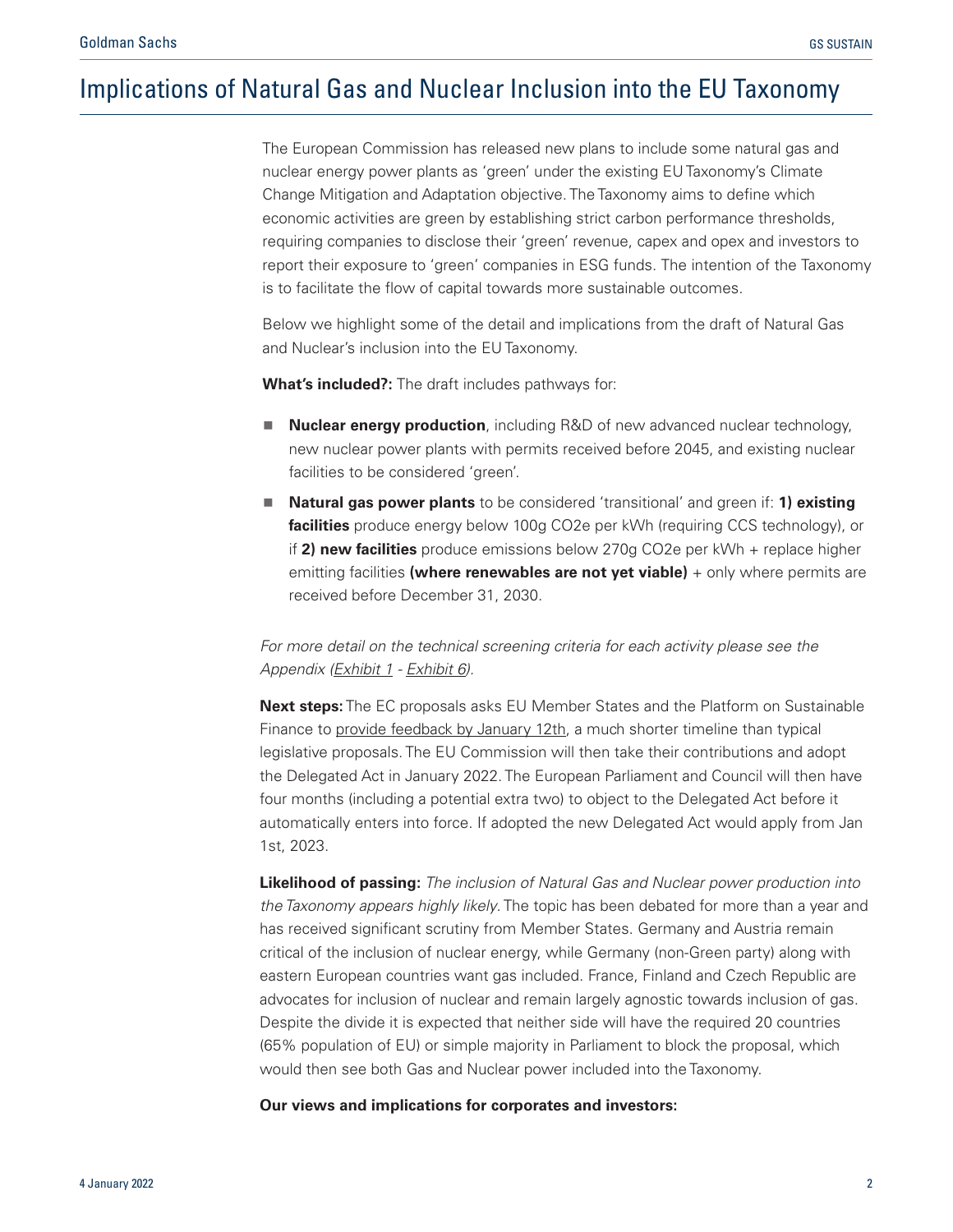- Investor recognition of nuclear and gas power as green will become more **nuanced, potentially beginning a shift away from traditional hardline investment exclusions.** Many ESG funds and ESG fund labeling schemes include hardline exclusions around companies with nuclear or fossil fuel exposure that are likely to remain in place. Therefore, even if natural gas and nuclear are included in the Taxonomy, we see investors remaining critical of supporting such technologies outright. However, inclusion into the Taxonomy would add more nuance to the ESG debate and exclusion exceptions may be made where companies with nuclear or gas exposure meet the strict Taxonomy criteria.
- Gas and nuclear inclusion would help provide guarantee of energy supply to **Europe as renewables scale, especially given the existing volatility in energy supply.** We believe inclusion of nuclear and gas into the Taxonomy would help to ensure a smoother transition to a low carbon economy.
- The recognition of pre-commercial R&D into advanced nuclear technology **could provide incentives to develop potential 'game changing' energy technology.**
- The inclusion of existing and new nuclear plants as green could serve as a **potential backstop technology for achieving net-zero pathways, especially as renewables, storage, and hydrogen take time to scale.**
- Inclusion could provide a further incentive for Big Oil to accelerate their **transformation to Big Energy, with potentially a bigger role in gas fired power generation as part of their broader power expansion.** Given that revenue generated directly from natural gas and oil exploration and production are not included in the Taxonomy, **the inclusion of natural gas fired power generation could further incentivize Big Oil's downstream investment into natural gas power production via capex or targeted acquisitions**. Expansion into natural gas power production could expand the revenue mix of Big Oils that could be considered eligible and potentially aligned (green) to the EU Taxonomy. An estimated 33% of natural gas production revenue is linked to power production in Europe, though only incremental gas power replacing coal or existing plants with CCS technology would be covered. This would expand on the existing business activities of petrochemicals, biofuel production, hydrogen production, carbon sequestration, and renewable energy that are already included in the EU Taxonomy.

As highlighted in our Green Capex: Making Infrastructure Happen report, [we](https://publishing.gs.com/content/research/en/reports/2021/03/11/5402a473-6fa3-4fdf-a32a-5ce52530992a.html) believe meeting Net Zero requires a diverse set of technologies that includes nuclear and carbon capture. The inclusion by the EU Taxonomy of natural gas (with restrictions that will likely warrant carbon capture) and nuclear should provide greater incentive for investment in these areas. Overall, we believe we will need to see \$6.0 trillion per year of Green Capex to support Net Zero, infrastructure and Clean Water (\$3.0 trillion/year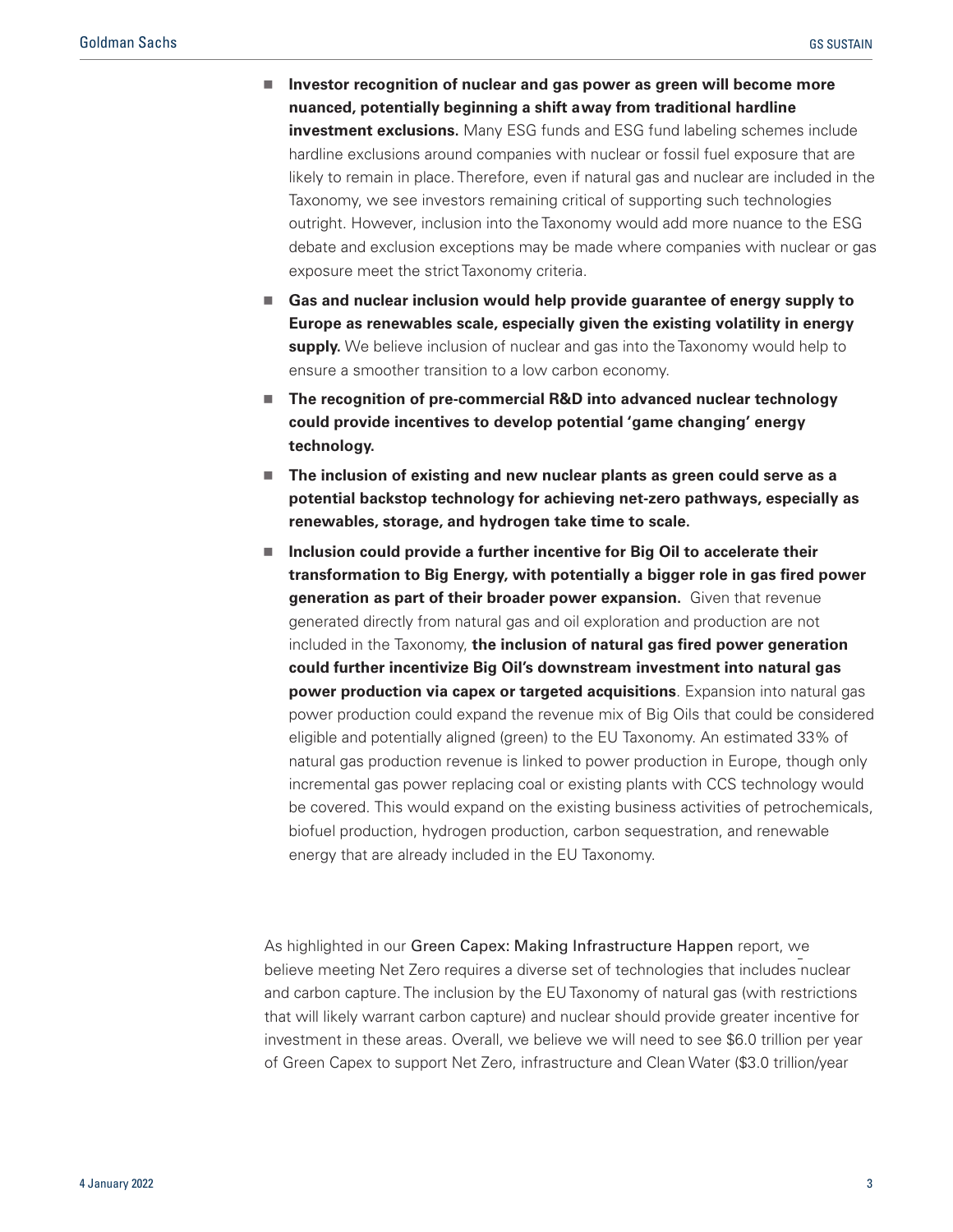<span id="page-3-0"></span>towards Net Zero), up \$2.8 trillion vs. the annual average in 2016-20 (\$1.8 trillion of the incremental towards Net Zero).

# Appendix

**Exhibit 1: Pre-commercial stages of advanced technologies with minimal waste from the fuel cycle** Decription of the activity and Technical screening criteria

|                                       | Pre-commercial stages of advanced technologies with minimal waste from the fuel cycle                                                                                                                                                                                                                                                                                                                                                                                                                                                                                                                                                                                                                                                                                                                                                                                                                                                                                                                                                                                                                                                                                                                                                                                                                                                                                                                                                                                                                                                                                                                                                                                                                                                                                                                                                                                                                                                                                                                                                                                                                                                                                                                                                                                                                                                                                                                                                                                                                                                                                                                                                                                                                                                                                                                                                                                                                                                                                                                                                                                                                                                                                                                                                                                                                                                                                                                                                                                                                                                                                                                                                                                                                                                                                                                                                                                                                                                                                                                                                                                                                                                                                                                                                                                                                                                                                                                                                                                                                                                                                                                                                                                                                                                                                                                                                                                                                                                                                                                                                                                                                                                                                                                                                                                                                                                                                 |  |  |  |  |  |  |
|---------------------------------------|-----------------------------------------------------------------------------------------------------------------------------------------------------------------------------------------------------------------------------------------------------------------------------------------------------------------------------------------------------------------------------------------------------------------------------------------------------------------------------------------------------------------------------------------------------------------------------------------------------------------------------------------------------------------------------------------------------------------------------------------------------------------------------------------------------------------------------------------------------------------------------------------------------------------------------------------------------------------------------------------------------------------------------------------------------------------------------------------------------------------------------------------------------------------------------------------------------------------------------------------------------------------------------------------------------------------------------------------------------------------------------------------------------------------------------------------------------------------------------------------------------------------------------------------------------------------------------------------------------------------------------------------------------------------------------------------------------------------------------------------------------------------------------------------------------------------------------------------------------------------------------------------------------------------------------------------------------------------------------------------------------------------------------------------------------------------------------------------------------------------------------------------------------------------------------------------------------------------------------------------------------------------------------------------------------------------------------------------------------------------------------------------------------------------------------------------------------------------------------------------------------------------------------------------------------------------------------------------------------------------------------------------------------------------------------------------------------------------------------------------------------------------------------------------------------------------------------------------------------------------------------------------------------------------------------------------------------------------------------------------------------------------------------------------------------------------------------------------------------------------------------------------------------------------------------------------------------------------------------------------------------------------------------------------------------------------------------------------------------------------------------------------------------------------------------------------------------------------------------------------------------------------------------------------------------------------------------------------------------------------------------------------------------------------------------------------------------------------------------------------------------------------------------------------------------------------------------------------------------------------------------------------------------------------------------------------------------------------------------------------------------------------------------------------------------------------------------------------------------------------------------------------------------------------------------------------------------------------------------------------------------------------------------------------------------------------------------------------------------------------------------------------------------------------------------------------------------------------------------------------------------------------------------------------------------------------------------------------------------------------------------------------------------------------------------------------------------------------------------------------------------------------------------------------------------------------------------------------------------------------------------------------------------------------------------------------------------------------------------------------------------------------------------------------------------------------------------------------------------------------------------------------------------------------------------------------------------------------------------------------------------------------------------------------------------------------------------------------------------------------------|--|--|--|--|--|--|
| <b>Description of</b><br>the activity | Research, development, demonstration and deployment of innovative electricity generation facilities, licenced by Member States' competent<br>authorities in accordance with applicable national law, that produce energy from nuclear processes with minimal waste from the fuel cycle.                                                                                                                                                                                                                                                                                                                                                                                                                                                                                                                                                                                                                                                                                                                                                                                                                                                                                                                                                                                                                                                                                                                                                                                                                                                                                                                                                                                                                                                                                                                                                                                                                                                                                                                                                                                                                                                                                                                                                                                                                                                                                                                                                                                                                                                                                                                                                                                                                                                                                                                                                                                                                                                                                                                                                                                                                                                                                                                                                                                                                                                                                                                                                                                                                                                                                                                                                                                                                                                                                                                                                                                                                                                                                                                                                                                                                                                                                                                                                                                                                                                                                                                                                                                                                                                                                                                                                                                                                                                                                                                                                                                                                                                                                                                                                                                                                                                                                                                                                                                                                                                                               |  |  |  |  |  |  |
|                                       | General criteria pertaining to substantial contribution to climate change mitigation and Do no significant harm ('DNSH')                                                                                                                                                                                                                                                                                                                                                                                                                                                                                                                                                                                                                                                                                                                                                                                                                                                                                                                                                                                                                                                                                                                                                                                                                                                                                                                                                                                                                                                                                                                                                                                                                                                                                                                                                                                                                                                                                                                                                                                                                                                                                                                                                                                                                                                                                                                                                                                                                                                                                                                                                                                                                                                                                                                                                                                                                                                                                                                                                                                                                                                                                                                                                                                                                                                                                                                                                                                                                                                                                                                                                                                                                                                                                                                                                                                                                                                                                                                                                                                                                                                                                                                                                                                                                                                                                                                                                                                                                                                                                                                                                                                                                                                                                                                                                                                                                                                                                                                                                                                                                                                                                                                                                                                                                                              |  |  |  |  |  |  |
| Technical<br>screening<br>criteria    | 1. The project related to the economic activity ('the project') is located in a Member State which complies with all of the following:<br>(a) has fully transposed Council Directive 2009/71/Euratom and Council Directive 2011/70/Euratom;<br>(b) complies with the Euratom Treaty and the Union legislation adopted on its basis, in particular, Council Directive 2009/71/Euratom, Council<br>Directive 2013/59/Euratom, and Council Directive 2011/70/Euratom as well as applicable Union environmental law adopted under Article 192<br>TFEU, in particular Directive 2011/92/EU;<br>(c) has in place, as of the approval date of the project, a radioactive waste management fund and a nuclear decommissioning fund which can<br>be combined;<br>(d) has demonstrated that it will have resources available at the end of the estimated useful life of the nuclear power plant corresponding to<br>the estimated cost of radioactive waste management and decommissioning in compliance with Commission Recommendation<br>2006/851/Euratom;<br>(e) has operational final disposal facilities for all very low-, low- and intermediatelevel radioactive waste, notified to the Commission both under<br>Article 41 Euratom Treaty and included in the national programme updated under Council Directive 2011/70/Euratom;<br>(f) has a plan with detailed steps to have in operation, by 2050, a disposal facility for high-level radioactive waste.<br>2. The project is part of a EU-financed research programme or the project has been notified to the Commission, the Commission has given its<br>opinion on it and all the issues raised in the opinion in respect of the application of Article 10(2), Article 17 of Regulation (EU) 2020/852 and of<br>the technical screening criteria laid down in this Section have been satisfactorily addressed. No separate notification is required where the<br>project has been notified in accordance with Article 41 of the Euratom Treaty, the Commission has communicated its views in accordance with<br>Article 43 of the Euratom Treaty and all the issues raised by the Commission in respect of the application of Article 10(2), Article 17 of<br>Regulation (EU) 2020/852 and of the technical screening criteria laid down in this Section have been satisfactorily addressed.<br>3. The Member State concerned has committed to report to the Commission every five years for each project:<br>(a) the adequacy of the accumulated resources referred to in point 1(c);<br>(b) actual progress in the implementation of the plan referred to in point 1(f).<br>4. The activity complies with national legislation that transposes the Union legislation referred to in point 1(a) and (b), including as regards the<br>evaluation, in particular through stress tests, of the resilience of the Union nuclear power plants against extreme natural hazards, including<br>earthquakes. Accordingly, the activity takes place on the territory of a Member State where the operator of a nuclear installation:<br>(a) has submitted a demonstration of nuclear safety, whose scope and level of detail is commensurate with the potential magnitude and nature<br>of the hazard relevant for the nuclear installation and its site (Article 6, point (b), of Directive 2009/71/Euratom);<br>(b) has taken defence-in-depth measures to ensure, inter alia, that the impact of extreme external natural and unintended man-made hazards<br>is minimised (Article 8b(1), point (a) of Directive 2009/71/Euratom);<br>(c) has performed an appropriate site and installation-specific assessment when the operator concerned applies for a licence to construct or<br>operate a NPP (Article 8c(1) of Directive 2009/71/Euratom).<br>The activity fulfils the requirements of the of Directive 2009/71/Euratom, supported by the latest international guidance through IAEA and<br>WENRA, contributing to increasing the resilience of the ability of new and existing NPPs to cope with extreme natural hazards, including floods<br>and extreme weather conditions.<br>5. Radioactive waste referred to in points (e) and (f) of paragraph 1 is disposed of in the Member State in which it was generated, unless there<br>is an agreement between the Member State concerned and the Member State of destination, as established in Directive 2011/70/Euratom. In<br>this case, the Member State of destination has radioactive waste management and disposal programmes and a suitable disposal facility in<br>operation in compliance with the requirements of Directive 2011/70/Euratom.<br>Additional criteria pertaining to substantial contribution to climate change mitigation<br>The activity aims at generating or generates electricity using nuclear energy. Life cycle greenhouse gas (GHG) emissions from the generation<br>of electricity from nuclear energy below the threshold of 100 g CO2e/kWh.<br>Life cycle GHG emission savings calculated using Commission Recommendation 2013/179/EU20on the use of common methods to measure<br>and communicate the life cycle environmental performance of products and organisations or, alternatively, using ISO 14067:2018 or ISO<br>14064-1:2018.<br>Quantified life cycle GHG emissions are verified by an independent third party. |  |  |  |  |  |  |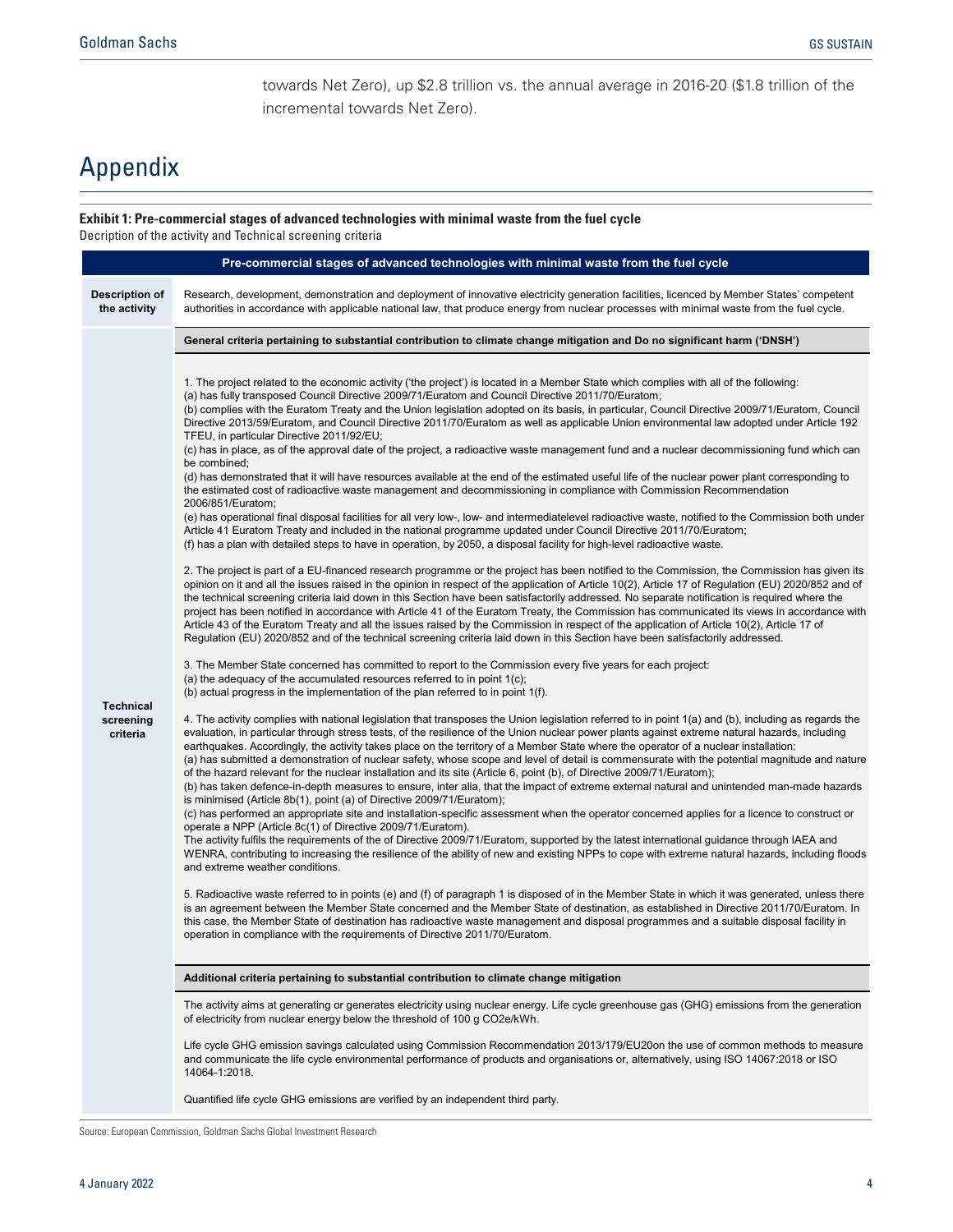#### **Exhibit 2: Construction and safe operation of new nuclear power plants, for the generation of electricity or heat, including for hydrogen production, using best-available technologies** Decription of the activity and Technical screening criteria **Description of the activity** Construction and safe operation of new nuclear installations, for which the construction permit has been issued by 2045 by Member States' competent authorities in accordance with applicable national law, to produce electricity and/or, process heat, including for the purposes of district heating or industrial processes such as hydrogen production (new nuclear installations or NNIs), as well as their safety upgrades. **General criteria pertaining to substantial contribution to climate change mitigation and Do no significant harm ('DNSH') Additional criteria pertaining to substantial contribution to climate change mitigation** The activity generates electricity using nuclear energy. Life cycle greenhouse gas (GHG) emissions from the generation of electricity from nuclear energy below the threshold of 100 g CO2e/kWh. Life cycle GHG emission savings calculated using Commission Recommendation 2013/179/EU36on the use of common methods to measure and communicate the life cycle environmental performance of products and organisations or, alternatively, using ISO 14067:2018 or ISO 14064-1:2018. **Construction and safe operation of new nuclear power plants, for the generation of electricity or heat, including for hydrogen production, using best-available technologies Technical screening criteria** 1. The project related to the economic activity ('the project') is located in a Member State which complies with all of the following: (a) has fully transposed Council Directive 2009/71/Euratom and Council Directive 2011/70/Euratom; (b) complies with the Euratom Treaty and the Union legislation adopted on its basis, in particular, Council Directive 2013/59/Euratom, Council Directive 2009/71/Euratom and Council Directive 2011/70/Euratom as well as applicable Union environmental law adopted under Article 192 TFEU, in particular Directive 2011/92/EU; (c) has in place, as of the approval date of the project, a radioactive waste management fund and a nuclear decommissioning fund which can be combined; (d) has demonstrated that it will have resources available at the end of the estimated useful life of the nuclear power plant corresponding to the estimated cost of radioactive waste management and decommissioning in compliance with Commission Recommendation 2006/851/Euratom; (e) has operational final disposal facilities for all very low-, low- and intermediatelevel radioactive waste, notified to the Commission both under Article 41 of the Euratom Treaty and included in the national programme updated under Council Directive 2011/70/Euratom; (f) has a plan with detailed steps to have in operation, by 2050, a disposal facility for high-level radioactive waste. 2. The project fully applies the best-available technology and accident-tolerant fuel. The technology is certified and approved by the national safety regulator. 3. The project has been notified to the Commission, the Commission has given its opinion on it and all the issues raised in the opinion in respect of the application of Article 10(2), Article 17 of Regulation (EU) 2020/852 and of the technical screening criteria laid down in this Section have been satisfactorily addressed. No separate notification is required where the project has been notified in accordance with Article 41 of the Euratom Treaty, the Commission has communicated its views in accordance with Article 43 of the Euratom Treaty and all the issues raised by the Commission in respect of the application of Article 10(2), Article 17 of Regulation (EU) 2020/852 and of the technical screening criteria laid down in this Section have been satisfactorily addressed. 4. The Member State concerned has committed to report to the Commission every five years for each project: (a) the adequacy of the accumulated resources referred to in point 1(c); (b) actual progress in the implementation of the plan referred to in point 1(f). 5. The Commission shall review starting in 2025 and at least every 10 years the technical parameters corresponding to the best-available technology on the basis of the assessment by the European Nuclear Safety Regulators' Group (ENSREG). 6. The activity complies with national legislation that transposes the Union legislation referred to in point 1 (a) and (b), including as regards the evaluation, in particular through stress-tests, of the resilience of the Union nuclear power plants against extreme natural hazards, including earthquakes. Accordingly, the activity takes place on the territory of a Member State where the operator of a nuclear installation: (a) has submitted a demonstration of nuclear safety, whose scope and level of detail is commensurate with the potential magnitude and nature of the hazard relevant for the nuclear installation and its site (Article 6, point (b), of Directive 2009/71/Euratom); (b) has taken defence-in-depth measures to ensure, inter alia, that the impact of extreme external natural and unintended man-made hazards is minimised (Article 8b(1), point (a), of Directive 2009/71/Euratom); (c) has performed an appropriate site and installation-specific assessment when the operator concerned applies for a licence to construct or operate a NPP (Article 8c(1) of Directive 2009/71/Euratom). The activity fulfils the requirements of Directive 2009/71/Euratom, supported by the latest international guidance through IAEA and WENRA, contributing to increasing the resilience of the ability of new and existing NPPs to cope with extreme natural hazards, including floods and extreme weather conditions. 7. Radioactive waste referred to in points (e) and (f) of paragraph 1 is disposed of in the Member State in which it was generated, unless there is an agreement between the Member State concerned and the Member State of destination, as established in Directive 2011/70/Euratom. In this case, the Member State of destination has radioactive waste management and disposal programmes and a suitable disposal facility in operation in compliance with the requirements of Directive 2011/70/Euratom.

Quantified life cycle GHG emissions are verified by an independent third party.

Source: European Commission, Goldman Sachs Global Investment Research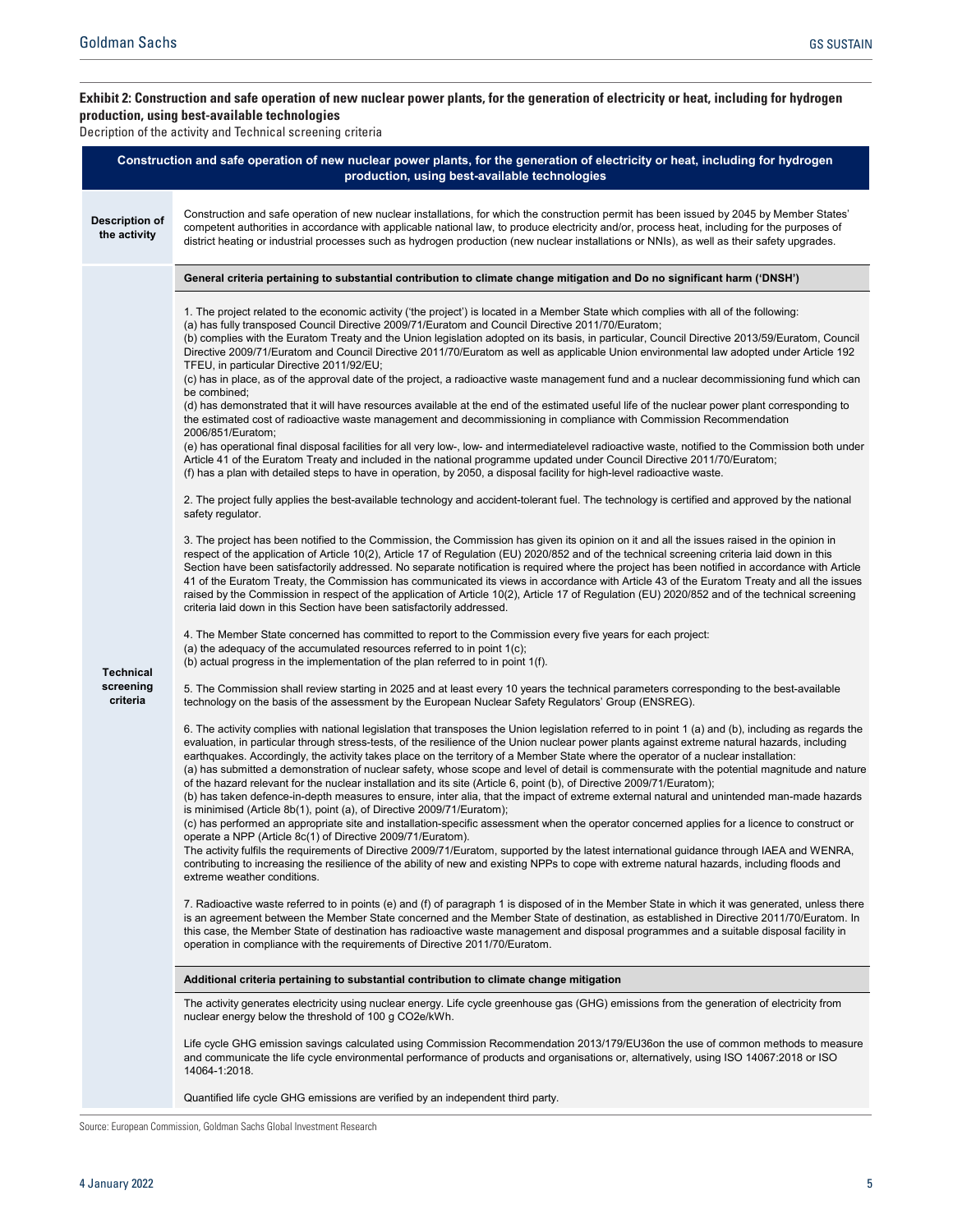#### **Exhibit 3: Electricity generation from nuclear energy in existing installations**

Decription of the activity and Technical screening criteria

|                                           | Electricity generation from nuclear energy in existing installations                                                                                                                                                                                                                                                                                                                                                                                                                                                                                                                                                                                                                                                                                                                                                                                                                                                                                                                                                                                                                                                                                                                                                                                                                                                                                                                                                                                                                                                                                                                                                                                                                                                                                                                                                             |
|-------------------------------------------|----------------------------------------------------------------------------------------------------------------------------------------------------------------------------------------------------------------------------------------------------------------------------------------------------------------------------------------------------------------------------------------------------------------------------------------------------------------------------------------------------------------------------------------------------------------------------------------------------------------------------------------------------------------------------------------------------------------------------------------------------------------------------------------------------------------------------------------------------------------------------------------------------------------------------------------------------------------------------------------------------------------------------------------------------------------------------------------------------------------------------------------------------------------------------------------------------------------------------------------------------------------------------------------------------------------------------------------------------------------------------------------------------------------------------------------------------------------------------------------------------------------------------------------------------------------------------------------------------------------------------------------------------------------------------------------------------------------------------------------------------------------------------------------------------------------------------------|
| <b>Description of</b><br>the activity     | Modification of existing nuclear installations for the purposes of extension, authorised by Member States' competent authorities by 2040 in<br>accordance with applicable national law, of the service time of safe operation of electricity generation facilities that produce electricity from<br>nuclear energy ('nuclear power plants' or 'NPPs').                                                                                                                                                                                                                                                                                                                                                                                                                                                                                                                                                                                                                                                                                                                                                                                                                                                                                                                                                                                                                                                                                                                                                                                                                                                                                                                                                                                                                                                                           |
|                                           | General criteria pertaining to substantial contribution to climate change mitigation and Do no significant harm ('DNSH')                                                                                                                                                                                                                                                                                                                                                                                                                                                                                                                                                                                                                                                                                                                                                                                                                                                                                                                                                                                                                                                                                                                                                                                                                                                                                                                                                                                                                                                                                                                                                                                                                                                                                                         |
|                                           | 1. The project related to the economic activity ('the project') is located in a Member State which complies with all of the following:<br>(a) has fully transposed Council Directive 2009/71/Euratom and Council Directive 2011/70/Euratom;<br>(b) complies with the Treaty establishing the European Atomic Energy Community ('Euratom Treaty') and the Union legislation adopted on its<br>basis, in particular, Council Directive 2013/59/Euratom, Council Directive 2009/71/Euratom, and Council Directive 2011/70/Euratom as well as<br>applicable Union environmental law adopted under Article 192 TFEU, in particular Directive 2011/92/EU of the European Council and of the<br>Parliament:<br>(c) has in place, as of the approval date of the project, a radioactive waste management fund and a nuclear decommissioning fund which can<br>be combined;<br>(d) has demonstrated that it will have resources available at the end of the estimated useful life of the nuclear power plant corresponding to<br>the estimated cost of radioactive waste management and decommissioning in compliance with Commission Recommendation<br>2006/851/Euratom;<br>(e) has operational final disposal facilities for all very low-, low- and intermediatelevel radioactive waste, notified to the Commission both under<br>Article 41 of the Euratom Treaty and included in the national programme updated under Council Directive 2011/70/Euratom;<br>(f) has for projects authorised after 2025 a plan with detailed steps to have in operation, by 2050, a disposal facility for high-level radioactive<br>waste.<br>2. The upgraded project implements any reasonably practicable safety improvement and makes use of accident-tolerant fuel. The technology<br>is certified and approved by the national safety regulator. |
|                                           | 3. The project has been notified to the Commission, the Commission has given its opinion on it and all the issues raised in the opinion in<br>respect of the application of Article 10(2), Article 17 of Regulation (EU) 2020/852 and of the technical screening criteria laid down in this<br>Section have been satisfactorily addressed. No separate notification is required where the project has been notified in accordance with Article<br>41 of the Euratom Treaty, the Commission has communicated its views in accordance with Article 43 of the Euratom Treaty and all the issues<br>raised by the Commission in respect of the application of Article 10(2), Article 17 of Regulation (EU) 2020/852 and of the technical screening<br>criteria laid down in this Section have been satisfactorily addressed.                                                                                                                                                                                                                                                                                                                                                                                                                                                                                                                                                                                                                                                                                                                                                                                                                                                                                                                                                                                                         |
| <b>Technical</b><br>screening<br>criteria | 4. The Member State concerned has committed to report to the Commission every five years for each project:<br>(a) the adequacy of the accumulated resources referred to in point 1(c);<br>(b) actual progress in the implementation of the plan referred to in point 1(f).                                                                                                                                                                                                                                                                                                                                                                                                                                                                                                                                                                                                                                                                                                                                                                                                                                                                                                                                                                                                                                                                                                                                                                                                                                                                                                                                                                                                                                                                                                                                                       |
|                                           | 5. The activity complies with national legislation that transposes the Union legislation referred to in point 1(a) and (b), including as regards the<br>evaluation, in particular through stress-tests, of the resilience of the Union nuclear power plants against extreme natural hazards, including<br>earthquakes. Accordingly, the activity takes place on the territory of a Member State where the operator of a nuclear installation:<br>(a) has submitted a demonstration of nuclear safety, whose scope and level of detail is commensurate with the potential magnitude and nature<br>of the hazard relevant for the nuclear installation and its site (Article 6, point (b), of Directive 2009/71/Euratom);<br>(b) has taken defence-in-depth measures to ensure, inter alia, that the impact of extreme external natural and unintended man-made hazards<br>is minimized (Article 8b(1), point (a), of Directive 2009/71/Euratom);<br>(c) has performed an appropriate site and installation-specific assessment when the operator concerned applies for a licence to construct or<br>operate a NPP (Article 8c(1) of Directive 2009/71/Euratom).<br>The activity fulfils the requirements of Directive 2009/71/Euratom, supported by the latest international guidance through IAEA and WENRA,<br>contributing to increasing the resilience of the ability of new and existing NPPs to cope with extreme natural hazards, including floods and<br>extreme weather conditions.                                                                                                                                                                                                                                                                                                                                      |
|                                           | 6. Radioactive waste referred to in points (e) and (f) of paragraph 1 is disposed of in the Member State in which it was generated, unless there<br>is an agreement between the Member State concerned and the Member State of destination, as established in Directive 2011/70/Euratom. In<br>this case, the Member State of destination has radioactive waste management and disposal programmes and a suitable disposal facility in<br>operation in compliance with the requirements of Directive 2011/70/Euratom.                                                                                                                                                                                                                                                                                                                                                                                                                                                                                                                                                                                                                                                                                                                                                                                                                                                                                                                                                                                                                                                                                                                                                                                                                                                                                                            |
|                                           | Additional criteria pertaining to substantial contribution to climate change mitigation                                                                                                                                                                                                                                                                                                                                                                                                                                                                                                                                                                                                                                                                                                                                                                                                                                                                                                                                                                                                                                                                                                                                                                                                                                                                                                                                                                                                                                                                                                                                                                                                                                                                                                                                          |
|                                           | The activity generates electricity using nuclear energy. Life cycle greenhouse gas (GHG) emissions from the generation of electricity from<br>nuclear energy below the threshold of 100 g CO2e/kWh.                                                                                                                                                                                                                                                                                                                                                                                                                                                                                                                                                                                                                                                                                                                                                                                                                                                                                                                                                                                                                                                                                                                                                                                                                                                                                                                                                                                                                                                                                                                                                                                                                              |
|                                           | Life cycle GHG emission savings calculated using Commission Recommendation 2013/179/EU52on the use of common methods to measure<br>and communicate the life cycle environmental performance of products and organisations or, alternatively, using ISO 14067:2018 or ISO<br>14064-1:2018.                                                                                                                                                                                                                                                                                                                                                                                                                                                                                                                                                                                                                                                                                                                                                                                                                                                                                                                                                                                                                                                                                                                                                                                                                                                                                                                                                                                                                                                                                                                                        |
|                                           | Quantified life cycle GHG emissions are verified by an independent third party.                                                                                                                                                                                                                                                                                                                                                                                                                                                                                                                                                                                                                                                                                                                                                                                                                                                                                                                                                                                                                                                                                                                                                                                                                                                                                                                                                                                                                                                                                                                                                                                                                                                                                                                                                  |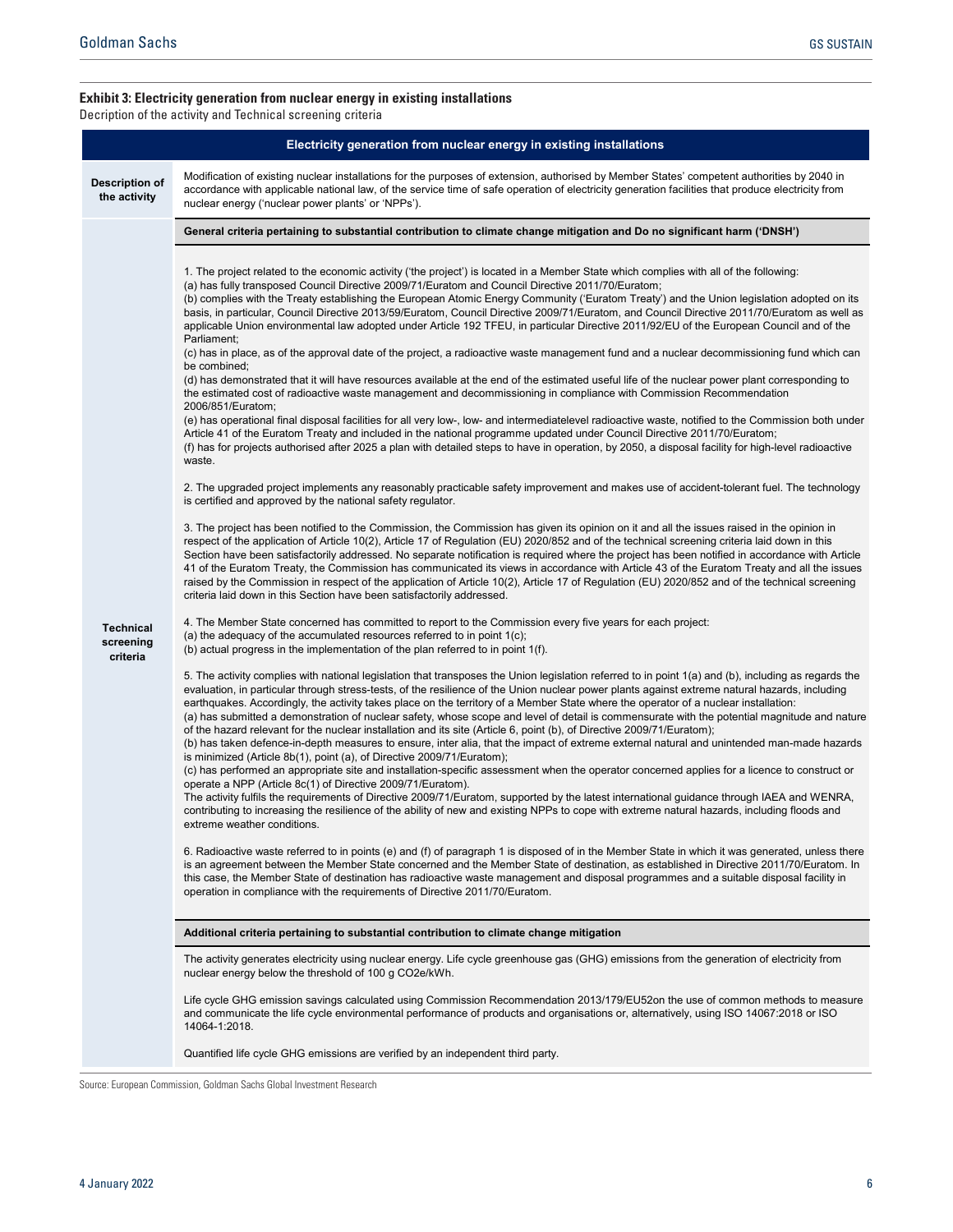#### **Exhibit 4: Electricity generation from fossil gaseous fuels**

Decription of the activity and Technical screening criteria

|                                           | Electricity generation from fossil gaseous fuels                                                                                                                                                                                                                                                                                                                                                                                                                                                                                                                                                                                                                                                                                                                                                                                                                                                                                                                                                                                                                                                                                                                                                                                                                                                                                                                                                                                                                                                                                                                                                                                                                                                                                                                                                                                                                                                                                                                                                                                                                                                                                                                                                                                                                                                                                                                                                                                                                                                                                                                                                                                                                                                                                                                                                                                                                                                                                                                                                                                                                                                                                                                                                                                                                                                                                                                                                                                                                                                                                                                                                                                                                                                                                                                                                                                                                                                                                                                                                                                                                                                                               |
|-------------------------------------------|--------------------------------------------------------------------------------------------------------------------------------------------------------------------------------------------------------------------------------------------------------------------------------------------------------------------------------------------------------------------------------------------------------------------------------------------------------------------------------------------------------------------------------------------------------------------------------------------------------------------------------------------------------------------------------------------------------------------------------------------------------------------------------------------------------------------------------------------------------------------------------------------------------------------------------------------------------------------------------------------------------------------------------------------------------------------------------------------------------------------------------------------------------------------------------------------------------------------------------------------------------------------------------------------------------------------------------------------------------------------------------------------------------------------------------------------------------------------------------------------------------------------------------------------------------------------------------------------------------------------------------------------------------------------------------------------------------------------------------------------------------------------------------------------------------------------------------------------------------------------------------------------------------------------------------------------------------------------------------------------------------------------------------------------------------------------------------------------------------------------------------------------------------------------------------------------------------------------------------------------------------------------------------------------------------------------------------------------------------------------------------------------------------------------------------------------------------------------------------------------------------------------------------------------------------------------------------------------------------------------------------------------------------------------------------------------------------------------------------------------------------------------------------------------------------------------------------------------------------------------------------------------------------------------------------------------------------------------------------------------------------------------------------------------------------------------------------------------------------------------------------------------------------------------------------------------------------------------------------------------------------------------------------------------------------------------------------------------------------------------------------------------------------------------------------------------------------------------------------------------------------------------------------------------------------------------------------------------------------------------------------------------------------------------------------------------------------------------------------------------------------------------------------------------------------------------------------------------------------------------------------------------------------------------------------------------------------------------------------------------------------------------------------------------------------------------------------------------------------------------------------|
| <b>Description of</b><br>the activity     | Construction or operation of electricity generation facilities that produce electricity using fossil gaseous fuels. This activity does not include<br>electricity generation from the exclusive use of renewable non-fossil gaseous and liquid fuels referred to in Section 4.7 of this Annex and<br>biogas and bio-liquid fuels referred to in Section 4.8 of this Annex.                                                                                                                                                                                                                                                                                                                                                                                                                                                                                                                                                                                                                                                                                                                                                                                                                                                                                                                                                                                                                                                                                                                                                                                                                                                                                                                                                                                                                                                                                                                                                                                                                                                                                                                                                                                                                                                                                                                                                                                                                                                                                                                                                                                                                                                                                                                                                                                                                                                                                                                                                                                                                                                                                                                                                                                                                                                                                                                                                                                                                                                                                                                                                                                                                                                                                                                                                                                                                                                                                                                                                                                                                                                                                                                                                     |
|                                           | Substantial contribution to climate change mitigation                                                                                                                                                                                                                                                                                                                                                                                                                                                                                                                                                                                                                                                                                                                                                                                                                                                                                                                                                                                                                                                                                                                                                                                                                                                                                                                                                                                                                                                                                                                                                                                                                                                                                                                                                                                                                                                                                                                                                                                                                                                                                                                                                                                                                                                                                                                                                                                                                                                                                                                                                                                                                                                                                                                                                                                                                                                                                                                                                                                                                                                                                                                                                                                                                                                                                                                                                                                                                                                                                                                                                                                                                                                                                                                                                                                                                                                                                                                                                                                                                                                                          |
| <b>Technical</b><br>screening<br>criteria | 1. The activity meets either of the following criteria:<br>a) Life-cycle GHG emissions from the generation of electricity using fossil gaseous fuels are lower than 100 g CO2e/kWh.<br>Life-cycle GHG emissions are calculated based on project-specific data, where available, using Commission Recommendation 2013/179/EU<br>or, alternatively, using ISO 14067:2018 or ISO 14064-1:2018.<br>Quantified life-cycle GHG emissions are verified by an independent third party.<br>Where facilities incorporate any form of abatement, including carbon capture or use of decarbonised fuels, that abatement activity complies<br>with the criteria set out in the relevant Section of this Annex, where applicable.<br>Where the CO2 that would otherwise be emitted from the electricity generation process is captured for the purpose of underground storage,<br>the CO2 is transported and stored underground, in accordance with the technical screening criteria set out in Sections 5.11 and 5.12 of this<br>Annex.<br>b) for facilities, for which the construction permit is granted by 31 December 2030:<br>i. direct GHG emissions of the activity are lower than 270 g CO2e/kWh of the output energy, or annual GHG emissions of the activity do not<br>exceed an average of 550 kg CO2e/kW of the output energy of the facility's capacity over 20 years, and<br>ii. the power generated by the activity may not yet efficiently be replaced by power generated from renewable energy sources, for the same<br>capacity, and<br>iii. the facility replaces an existing high emitting electricity generation facility that uses solid or liquid fossil fuels, and<br>iv. the production capacity of the facility does not exceed the capacity of the replaced facility by more than 15%, and<br>v. the facility demonstrates compatibility with co-firing of low carbon gaseous fuels and there are effective plans or commitments, approved by<br>the management body, to use at least 30% of renewable or low-carbon gases as of 1 January 2026, and at least 55% of renewable or<br>lowcarbon gases as of 1 January 2030, and to switch to renewable or low-carbon gases and the switch takes place by 31 December 2035,<br>and<br>vi. the replacement leads to a reduction in emissions of at least 55% GHG per kWh of output energy, and<br>vii. the activity takes place on the territory of a Member State that has committed to phase-out the use of energy generation from coal and has<br>reported this in its integrated national energy and climate plan referred to in Article 3 of Regulation EU/2018/1999 or in another instrument.<br>Compliance with the above criteria is verified by an independent third party. In particular, every year the independent third party shall publish<br>and transmit to the Commission a report certifying the level of direct GHG emissions referred to in point i) or assessing whether the lifecycle<br>annual GHG emissions of the activity are on a credible trajectory to comply with the average threshold over 20 years referred to in point i). On<br>the basis of the reports transmitted to it, the Commission may address an opinion to the relevant operators. The Commission shall take those<br>reports into account when performing the review referred to in Article 19(5) of Regulation (EU) 2020/852.<br>2. The activity meets either of the following criteria:<br>(a) at construction, measurement equipment for monitoring of physical emissions, such as those from methane leakage, is installed or a leak<br>detection and repair programme is introduced;<br>(b) at operation, physical measurement of emissions are reported and leak is eliminated.<br>3. Where the activity blends fossil gaseous fuels with gaseous or liquid biofuels, the agricultural biomass used for the production of the<br>biofuels complies with the criteria laid down in Article 29, paragraphs 2 to 5, of Directive (EU) 2018/2001 while forest biomass complies with<br>the criteria laid down in Article 29, paragraphs 6 and 7, of that Directive. |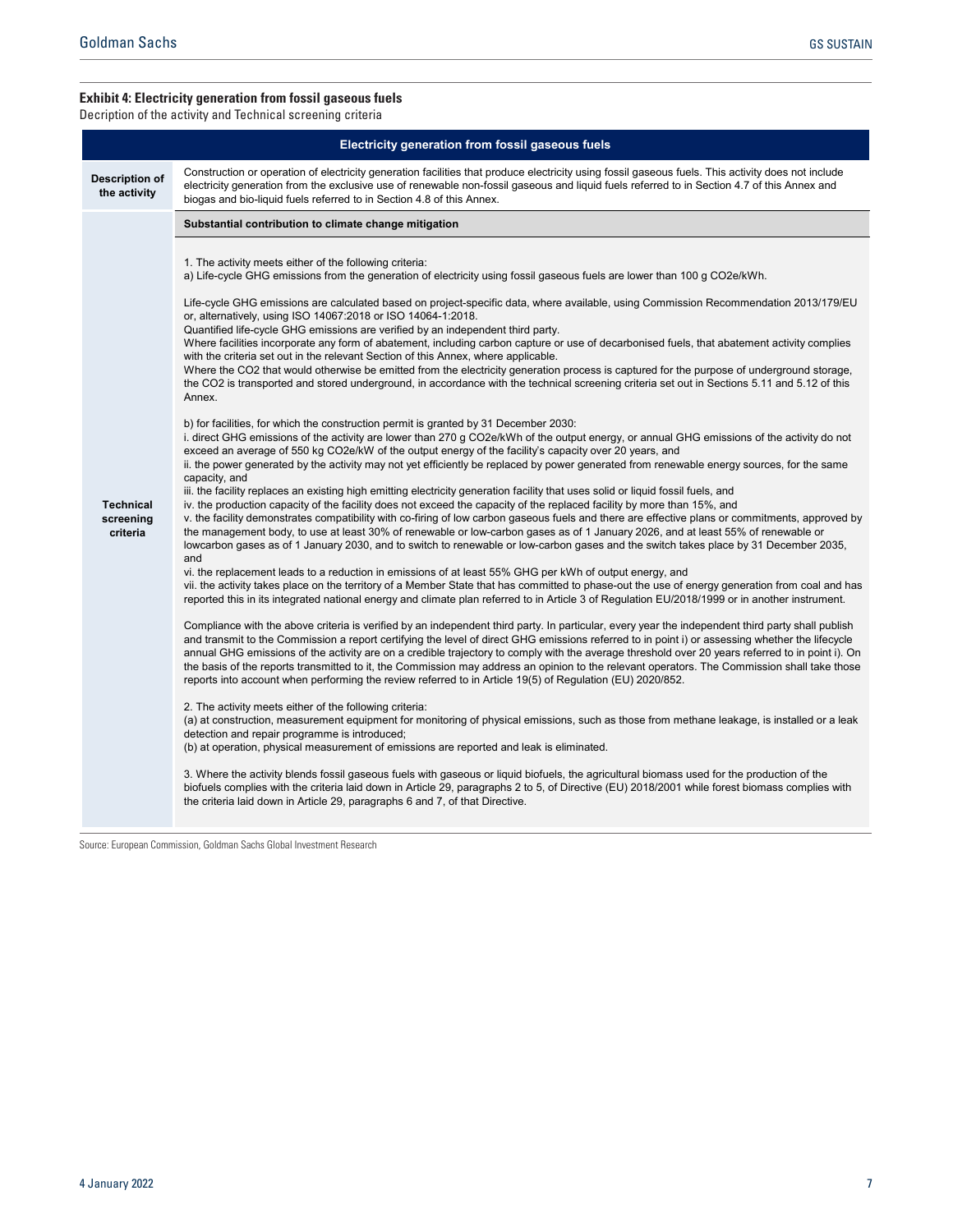#### **Exhibit 5: High-efficiency co- generation of heat/cool and power from fossil gaseous fuels**

Decription of the activity and Technical screening criteria

|                                           | High-efficiency co- generation of heat/cool and power from fossil gaseous fuels                                                                                                                                                                                                                                                                                                                                                                                                                                                                                                                                                                                                                                                                                                                                                                                                                                                                                                                                                                                                                                                                                                                                                                                                                                                                                                                                                                                                                                                                                                                                                                                                                                                                                                                                                                                                                                                                                                                                                                                                                                                                                                                                                                                                                                                                                                                                                                                                                                                                                                                                                                                                                                                                                                                                                                                                                                                                                                                                                                                                                                                                                                                                                                                                                                                                                                                                                                                                                                        |  |  |  |  |  |  |
|-------------------------------------------|------------------------------------------------------------------------------------------------------------------------------------------------------------------------------------------------------------------------------------------------------------------------------------------------------------------------------------------------------------------------------------------------------------------------------------------------------------------------------------------------------------------------------------------------------------------------------------------------------------------------------------------------------------------------------------------------------------------------------------------------------------------------------------------------------------------------------------------------------------------------------------------------------------------------------------------------------------------------------------------------------------------------------------------------------------------------------------------------------------------------------------------------------------------------------------------------------------------------------------------------------------------------------------------------------------------------------------------------------------------------------------------------------------------------------------------------------------------------------------------------------------------------------------------------------------------------------------------------------------------------------------------------------------------------------------------------------------------------------------------------------------------------------------------------------------------------------------------------------------------------------------------------------------------------------------------------------------------------------------------------------------------------------------------------------------------------------------------------------------------------------------------------------------------------------------------------------------------------------------------------------------------------------------------------------------------------------------------------------------------------------------------------------------------------------------------------------------------------------------------------------------------------------------------------------------------------------------------------------------------------------------------------------------------------------------------------------------------------------------------------------------------------------------------------------------------------------------------------------------------------------------------------------------------------------------------------------------------------------------------------------------------------------------------------------------------------------------------------------------------------------------------------------------------------------------------------------------------------------------------------------------------------------------------------------------------------------------------------------------------------------------------------------------------------------------------------------------------------------------------------------------------------|--|--|--|--|--|--|
| <b>Description of</b><br>the activity     | Construction, refurbishment, and operation of combined heat/cool and power generation facilities using gaseous fuels. This activity does not<br>include high-efficiency co-generation of heat/cool and power from the exclusive use of renewable non-fossil gaseous and liquid fuels referred<br>to in Section 4.19 of this Annex, and biogas and bio-liquid fuels referred to in Section 4.20 of this Annex.                                                                                                                                                                                                                                                                                                                                                                                                                                                                                                                                                                                                                                                                                                                                                                                                                                                                                                                                                                                                                                                                                                                                                                                                                                                                                                                                                                                                                                                                                                                                                                                                                                                                                                                                                                                                                                                                                                                                                                                                                                                                                                                                                                                                                                                                                                                                                                                                                                                                                                                                                                                                                                                                                                                                                                                                                                                                                                                                                                                                                                                                                                          |  |  |  |  |  |  |
|                                           | Substantial contribution to climate change mitigation                                                                                                                                                                                                                                                                                                                                                                                                                                                                                                                                                                                                                                                                                                                                                                                                                                                                                                                                                                                                                                                                                                                                                                                                                                                                                                                                                                                                                                                                                                                                                                                                                                                                                                                                                                                                                                                                                                                                                                                                                                                                                                                                                                                                                                                                                                                                                                                                                                                                                                                                                                                                                                                                                                                                                                                                                                                                                                                                                                                                                                                                                                                                                                                                                                                                                                                                                                                                                                                                  |  |  |  |  |  |  |
| <b>Technical</b><br>screening<br>criteria | 1. The activity meets either of the following criteria:<br>a) The life-cycle GHG emissions from the co-generation of heat/cool and power from gaseous fuels are lower than 100 g CO2e per 1 kWh of<br>energy output of the co-generation.<br>Life-cycle GHG emissions are calculated based on project-specific data, where available, using Commission Recommendation 2013/179/EU<br>or, alternatively, using ISO 14067:2018 or ISO 14064-1:2018.<br>Quantified life-cycle GHG emissions are verified by an independent third party.<br>Where facilities incorporate any form of abatement, including carbon capture or use of decarbonised fuels, that abatement activity complies<br>with the relevant Sections of this Annex, where applicable. Where the CO2 emitted from the electricity generation is captured, the CO2 shall<br>meet the emissions limit set out in point 1 of this Section and, the CO2 be transported and stored underground in a way that meets the<br>technical screening criteria for transport of CO2 and storage of CO2 set out in Sections 5.11 and 5.12, respectively of this Annex.<br>b) for facilities, for which the construction permit is granted by 31 December 2030:<br>i. the activity achieves primary energy savings of at least 10% compared with the references to separate production of heat and electricity; the<br>primary energy savings are calculated on the basis of formula provided in Directive 2012/27/EU, and<br>ii. direct GHG emissions of the activity are lower than 270 g CO2e/kWh of the output energy, and<br>iii. the power and heat generated by the activity may not yet efficiently be replaced by power and heat generated from renewable energy<br>sources, for the same capacity, and<br>iv. the facility replaces an existing high emitting combined heat/cool and power generation facility, a separate heat/cool generation facility, or a<br>separate power generation facility that uses solid or liquid fossil fuels, and<br>v. the production capacity of the facility does not exceed the capacity of the replaced facility, and<br>vi. the facility demonstrates compatibility with co-firing of low carbon gaseous fuels and there are effective plans or commitments, approved by<br>the management body, to use at least 30% of renewable or low-carbon gases as of 1 January 2026, and at least 55% of renewable or low-<br>carbon gases as of 1 January 2030, and to switch to renewable or low-carbon gases and the switch takes place by 31 December 2035, and<br>vii. the replacement leads to a reduction in emissions of at least 55% GHG per kWh of output energy, and<br>viii. the refurbishment of the facility does not increase production capacity of the facility, and<br>ix. the activity takes place on the territory of a Member State that has committed to phase-out the use of energy generation from coal and has<br>reported this in its integrated national energy and climate plan referred to in Article 3 of Regulation EU/2018/1999 or in another instrument.<br>Compliance with the above criteria is verified by an independent third party.<br>2. The activity meets either of the following criteria:<br>(a) at construction, measurement equipment for monitoring of physical emissions, such as those from methane leakage, is installed or a leak<br>detection and repair program is introduced;<br>(b) at operation, physical measurement of emissions are reported and any leak is eliminated. |  |  |  |  |  |  |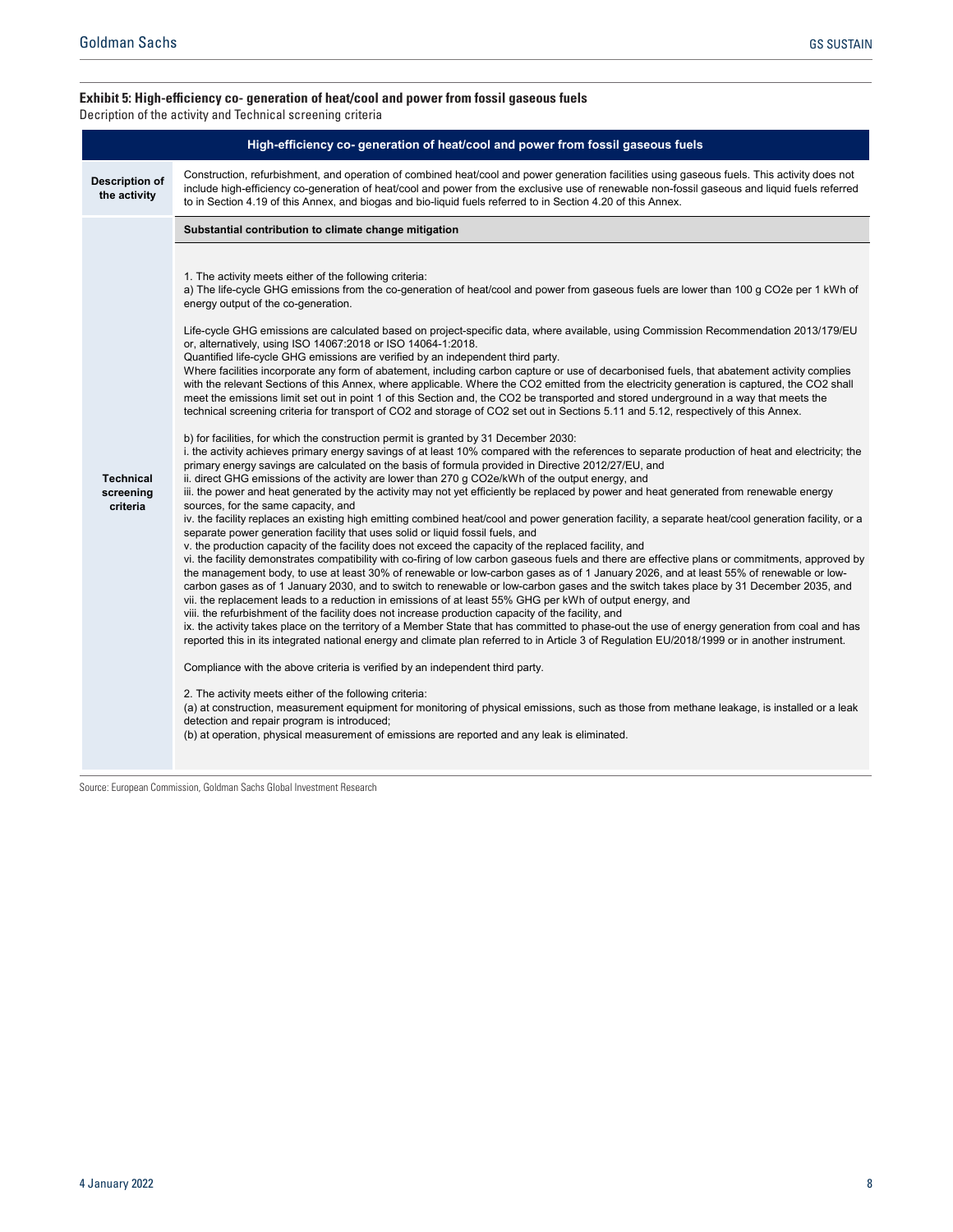#### **Exhibit 6: Production of heat/cool from fossil gaseous fuels in an efficient district heating and cooling system**

<span id="page-8-0"></span>Decription of the activity and Technical screening criteria

|                                           | Production of heat/cool from fossil gaseous fuels in an efficient district heating and cooling system                                                                                                                                                                                                                                                                                                                                                                                                                                                                                                                                                                                                                                                                                                                                                                                                                                                                                                                                                                                                                                                                                                                                                                                                                                                                                                                                                                                                                                                                                                                                                                                                                                                                                                                                                                                                                                                                                                                                                                                                                                                                                                                                                                                                                                                                                                                                                                                                                                                                                                                                                                                                                                                                                                                                                                                                                                                                                                                                                                                                                                                                                              |  |  |  |  |  |  |
|-------------------------------------------|----------------------------------------------------------------------------------------------------------------------------------------------------------------------------------------------------------------------------------------------------------------------------------------------------------------------------------------------------------------------------------------------------------------------------------------------------------------------------------------------------------------------------------------------------------------------------------------------------------------------------------------------------------------------------------------------------------------------------------------------------------------------------------------------------------------------------------------------------------------------------------------------------------------------------------------------------------------------------------------------------------------------------------------------------------------------------------------------------------------------------------------------------------------------------------------------------------------------------------------------------------------------------------------------------------------------------------------------------------------------------------------------------------------------------------------------------------------------------------------------------------------------------------------------------------------------------------------------------------------------------------------------------------------------------------------------------------------------------------------------------------------------------------------------------------------------------------------------------------------------------------------------------------------------------------------------------------------------------------------------------------------------------------------------------------------------------------------------------------------------------------------------------------------------------------------------------------------------------------------------------------------------------------------------------------------------------------------------------------------------------------------------------------------------------------------------------------------------------------------------------------------------------------------------------------------------------------------------------------------------------------------------------------------------------------------------------------------------------------------------------------------------------------------------------------------------------------------------------------------------------------------------------------------------------------------------------------------------------------------------------------------------------------------------------------------------------------------------------------------------------------------------------------------------------------------------------|--|--|--|--|--|--|
| Description of<br>the activity            | Construction, refurbishment and operation of heat generation facilities that produce heat/cool using gaseous fuels connected to efficient<br>district heating and cooling within the meaning of Article 2(41) of Directive 2012/27/EU of the European Parliament and of the Council. This<br>activity does not include production of heat/cool from in an efficient district heating from the exclusive use of renewable non-fossil gaseous and<br>liquid fuels referred to in Section 4.23 of this Annex and biogas and bio-liquid fuels referred to in Section 4.24 of this Annex.                                                                                                                                                                                                                                                                                                                                                                                                                                                                                                                                                                                                                                                                                                                                                                                                                                                                                                                                                                                                                                                                                                                                                                                                                                                                                                                                                                                                                                                                                                                                                                                                                                                                                                                                                                                                                                                                                                                                                                                                                                                                                                                                                                                                                                                                                                                                                                                                                                                                                                                                                                                                               |  |  |  |  |  |  |
|                                           | Substantial contribution to climate change mitigation                                                                                                                                                                                                                                                                                                                                                                                                                                                                                                                                                                                                                                                                                                                                                                                                                                                                                                                                                                                                                                                                                                                                                                                                                                                                                                                                                                                                                                                                                                                                                                                                                                                                                                                                                                                                                                                                                                                                                                                                                                                                                                                                                                                                                                                                                                                                                                                                                                                                                                                                                                                                                                                                                                                                                                                                                                                                                                                                                                                                                                                                                                                                              |  |  |  |  |  |  |
| <b>Technical</b><br>screening<br>criteria | 1. The activity meets eitherof the following criteria:<br>a) Life-cycle GHG emissions from the generation of heat/cool from gaseous fuels are lower than 100 g CO2e/kWh.<br>Life-cycle GHG emission savings are calculated using Commission Recommendation 2013/179/EU73 or, alternatively, using ISO 14067:2018<br>or ISO 14064-1:2018.<br>Quantified life-cycle GHG emissions are verified by an independent third party. Where facilities incorporate any form of abatement, including<br>carbon capture or use of decarbonised fuels, that abatement activity complies with the relevant Sections of this Annex, where applicable.<br>Where the CO2 emitted from the electricity generation is captured, the CO2 shall meet the emissions limit set out in point 1 of this Section and<br>shall be transported and stored underground in a way that meets the technical screening criteria for transport of CO2 and storage of CO2 set<br>out in Sections 5.11 and 5.12, respectively of this Annex.<br>b) for facilities, for which the construction permit is granted by 31 December 2030:<br>i. The thermal energy generated by the activity is used in an efficient district heating and cooling system as defined in Directive 2012/27/EU,<br>and<br>ii. the direct GHG emissions of the activity are lower than 270 g CO2e/kWh of the output energy, and<br>iii. the thermal energy generated by the activity may not yet credibly be replaced efficientlyby thermal energy generated from renewable energy<br>sources, for the same capacity, and<br>iv. the facility replaces an existing high emitting heating/cooling facility using solid or liquid fossil fuel, and<br>v. the production capacity of the facility does not exceed the capacity of the replaced facility, and<br>vi. the facility demonstrates compatibility with co-firing of low carbon gaseous fuels and there are effective plans or commitments, approved by<br>the management body, to use at least 30% of renewable or low-carbon gases as of 1 January 2026, and at least 55% of renewable or low-<br>carbon gases as of 1 January 2030, and to switch to renewable or low-carbon gases and the switch takes place by 31 December 2035, and<br>vii. the replacement leads to a reduction in emissions of at least 55% GHG per kWh of output energy; and<br>viii. the refurbishment of the facility does not increase production capacity of the facility, and<br>ix. the activity takes place on the territory of a Member State that has committed to phase-out the use of energy generation from coal and has<br>reported this in its integrated national energy and climate plan referred to in Article 3 of Regulation EU/2018/1999 or in another instrument.<br>Compliance with the above criteria is verified by an independent third party.<br>2. The activity meets either of the following criteria:<br>(a) at construction, measurement equipment for monitoring of physical emissions, such as those from methane leakage, is installed or a leak<br>detection and repair program is introduced;<br>(b) at operation, physical measurement of emissions are reported and any leak is eliminated. |  |  |  |  |  |  |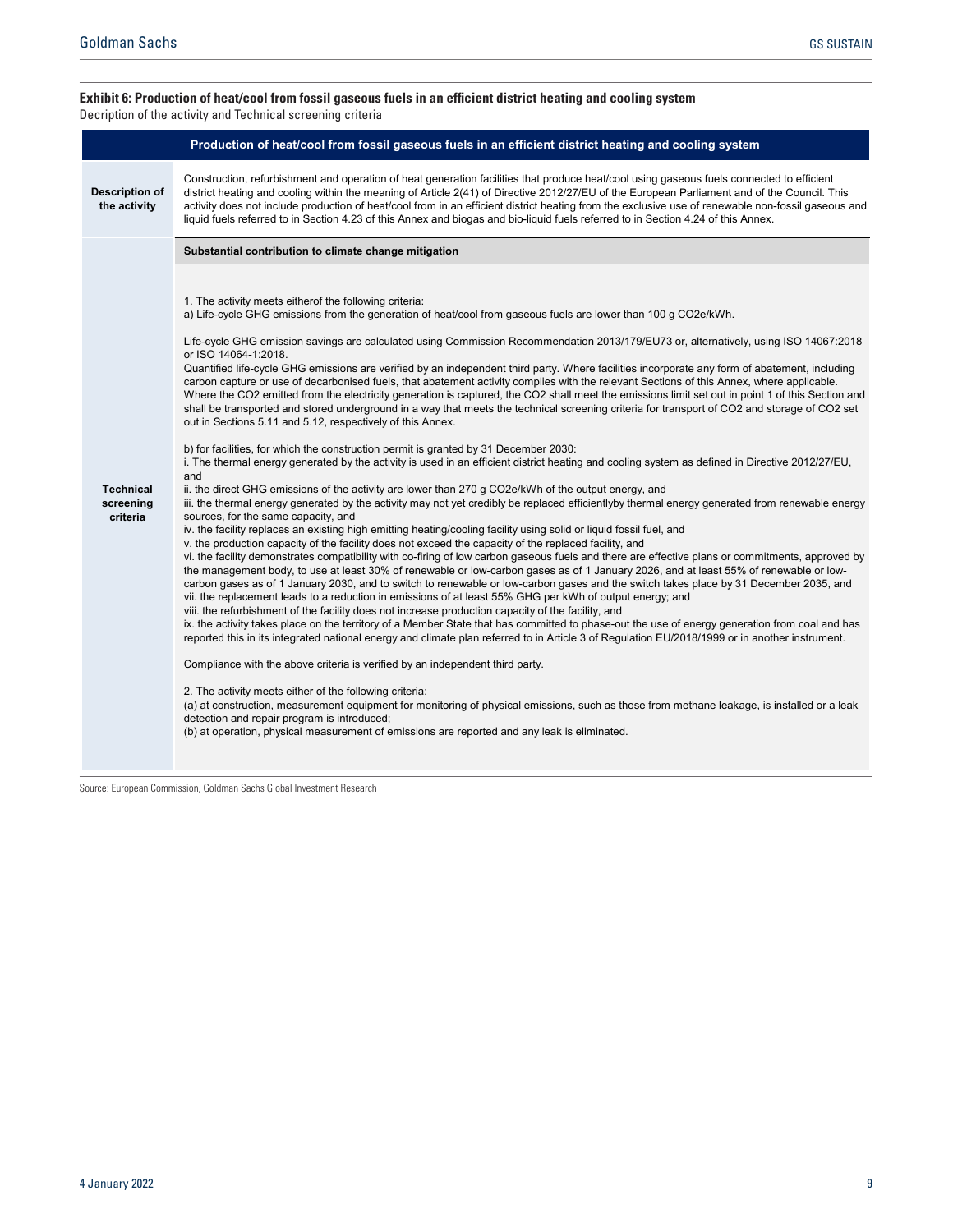#### **Exhibit 7: The Net Zero, Infrastructure and Clean Water mosaic**

Critical technologies/focus areas and annual investment in the 2020s to achieve Net Zero, Infrastructure and Clean Water needs



Source: IEA, McKinsey, OECD, Company data, Goldman Sachs Global Investment Research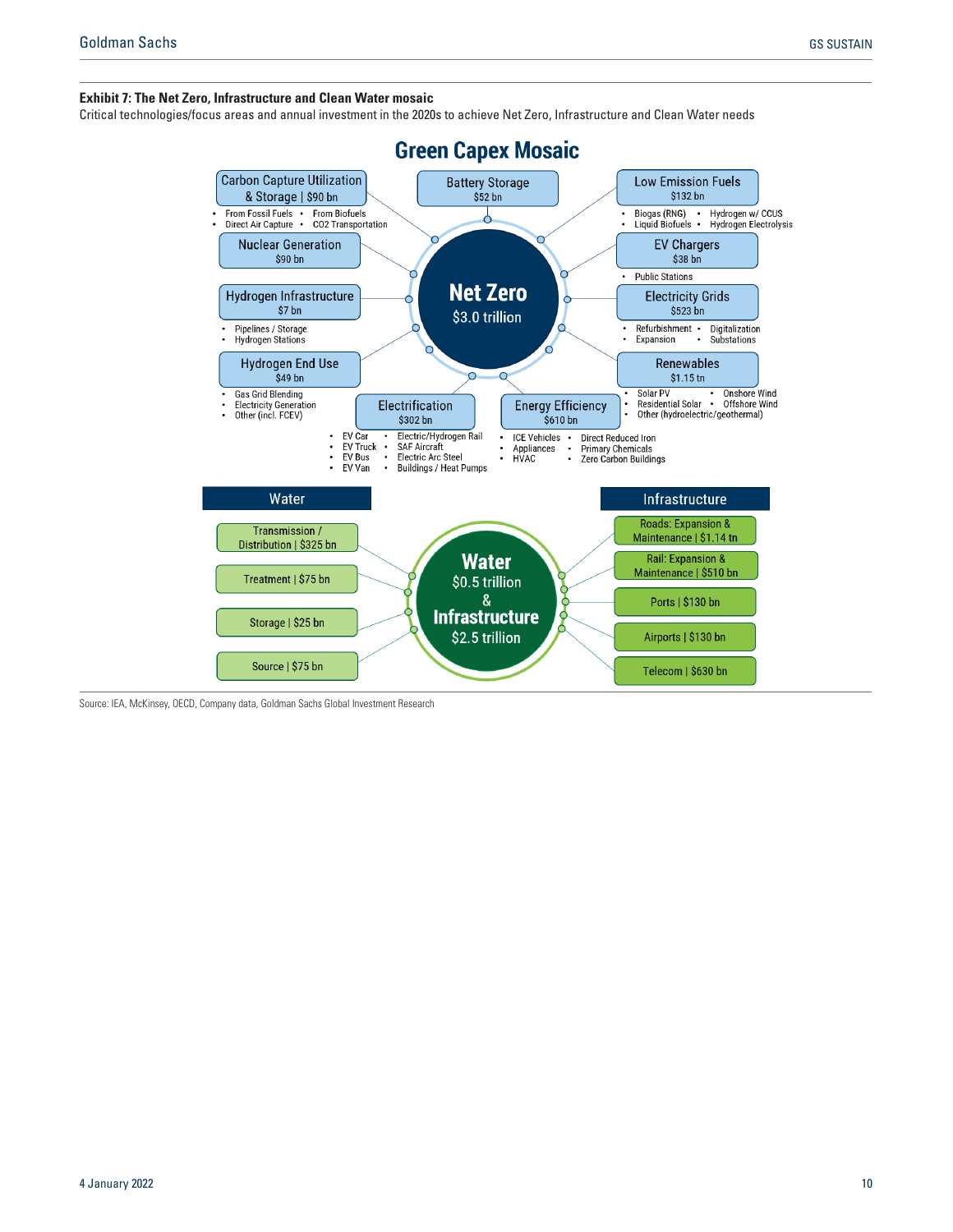# Disclosure Appendix

### **Reg AC**

We, Evan Tylenda, CFA, Grace Chen, Madeline Meyer, Alberto Gandolfi, Michele Della Vigna, CFA, Ajay Patel, Brian Singer, CFA, Derek R. Bingham, Emma Jones and Rachit Aggarwal, hereby certify that all of the views expressed in this report accurately reflect our personal views about the subject company or companies and its or their securities. We also certify that no part of our compensation was, is or will be, directly or indirectly, related to the specific recommendations or views expressed in this report.

Unless otherwise stated, the individuals listed on the cover page of this report are analysts in Goldman Sachs' Global Investment Research division.

#### **GS Factor Profile**

The Goldman Sachs Factor Profile provides investment context for a stock by comparing key attributes to the market (i.e. our coverage universe) and its sector peers. The four key attributes depicted are: Growth, Financial Returns, Multiple (e.g. valuation) and Integrated (a composite of Growth, Financial Returns and Multiple). Growth, Financial Returns and Multiple are calculated by using normalized ranks for specific metrics for each stock. The normalized ranks for the metrics are then averaged and converted into percentiles for the relevant attribute. The precise calculation of each metric may vary depending on the fiscal year, industry and region, but the standard approach is as follows:

Growth is based on a stock's forward-looking sales growth, EBITDA growth and EPS growth (for financial stocks, only EPS and sales growth), with a higher percentile indicating a higher growth company. **Financial Returns** is based on a stock's forward-looking ROE, ROCE and CROCI (for financial stocks, only ROE), with a higher percentile indicating a company with higher financial returns. **Multiple** is based on a stock's forward-looking P/E, P/B, price/dividend (P/D), EV/EBITDA, EV/FCF and EV/Debt Adjusted Cash Flow (DACF) (for financial stocks, only P/E, P/B and P/D), with a higher percentile indicating a stock trading at a higher multiple. The **Integrated** percentile is calculated as the average of the Growth percentile, Financial Returns percentile and (100% - Multiple percentile).

Financial Returns and Multiple use the Goldman Sachs analyst forecasts at the fiscal year-end at least three quarters in the future. Growth uses inputs for the fiscal year at least seven quarters in the future compared with the year at least three quarters in the future (on a per-share basis for all metrics).

For a more detailed description of how we calculate the GS Factor Profile, please contact your GS representative.

#### **M&A Rank**

Across our global coverage, we examine stocks using an M&A framework, considering both qualitative factors and quantitative factors (which may vary across sectors and regions) to incorporate the potential that certain companies could be acquired. We then assign a M&A rank as a means of scoring companies under our rated coverage from 1 to 3, with 1 representing high (30%-50%) probability of the company becoming an acquisition target, 2 representing medium (15%-30%) probability and 3 representing low (0%-15%) probability. For companies ranked 1 or 2, in line with our standard departmental guidelines we incorporate an M&A component into our target price. M&A rank of 3 is considered immaterial and therefore does not factor into our price target, and may or may not be discussed in research.

#### **Quantum**

Quantum is Goldman Sachs' proprietary database providing access to detailed financial statement histories, forecasts and ratios. It can be used for in-depth analysis of a single company, or to make comparisons between companies in different sectors and markets.

#### **Disclosures**

#### **Distribution of ratings/investment banking relationships**

Goldman Sachs Investment Research global Equity coverage universe

|        | <b>Rating Distribution</b> |      |      | <b>Investment Banking Relationships</b> |     |      |      |
|--------|----------------------------|------|------|-----------------------------------------|-----|------|------|
|        | Buv                        | Hold | Sell |                                         | Buv | Hold | Sell |
| Global | 50%                        | 35%  | 15%  |                                         | 65% | 58%  | 47%  |

As of October 1, 2021, Goldman Sachs Global Investment Research had investment ratings on 3,017 equity securities. Goldman Sachs assigns stocks as Buys and Sells on various regional Investment Lists; stocks not so assigned are deemed Neutral. Such assignments equate to Buy, Hold and Sell for the purposes of the above disclosure required by the FINRA Rules. See 'Ratings, Coverage universe and related definitions' below. The Investment Banking Relationships chart reflects the percentage of subject companies within each rating category for whom Goldman Sachs has provided investment banking services within the previous twelve months.

### **Regulatory disclosures**

#### **Disclosures required by United States laws and regulations**

See company-specific regulatory disclosures above for any of the following disclosures required as to companies referred to in this report: manager or co-manager in a pending transaction; 1% or other ownership; compensation for certain services; types of client relationships; managed/co-managed public offerings in prior periods; directorships; for equity securities, market making and/or specialist role. Goldman Sachs trades or may trade as a principal in debt securities (or in related derivatives) of issuers discussed in this report.

The following are additional required disclosures: **Ownership and material conflicts of interest:** Goldman Sachs policy prohibits its analysts, professionals reporting to analysts and members of their households from owning securities of any company in the analyst's area of coverage. **Analyst compensation:** Analysts are paid in part based on the profitability of Goldman Sachs, which includes investment banking revenues. **Analyst as officer or director:** Goldman Sachs policy generally prohibits its analysts, persons reporting to analysts or members of their households from serving as an officer, director or advisor of any company in the analyst's area of coverage. **Non-U.S. Analysts:** Non-U.S. analysts may not be associated persons of Goldman Sachs & Co. LLC and therefore may not be subject to FINRA Rule 2241 or FINRA Rule 2242 restrictions on communications with subject company, public appearances and trading securities held by the analysts.

**Distribution of ratings:** See the distribution of ratings disclosure above. **Price chart:** See the price chart, with changes of ratings and price targets in prior periods, above, or, if electronic format or if with respect to multiple companies which are the subject of this report, on the Goldman Sachs website at [https://www.gs.com/research/hedge.html.](https://www.gs.com/research/hedge.html)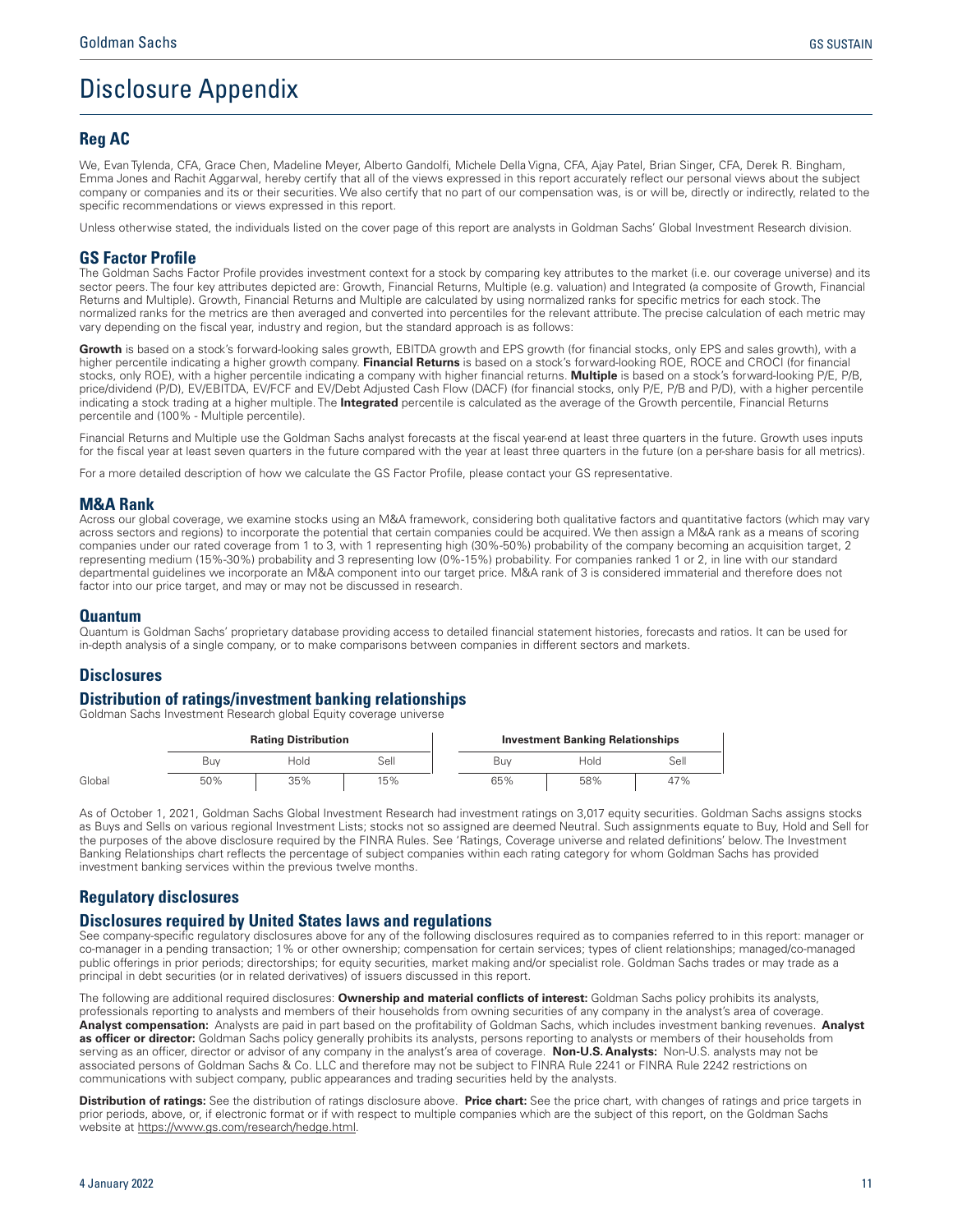#### **Additional disclosures required under the laws and regulations of jurisdictions other than the United States**

The following disclosures are those required by the jurisdiction indicated, except to the extent already made above pursuant to United States laws and regulations. **Australia:** Goldman Sachs Australia Pty Ltd and its affiliates are not authorised deposit-taking institutions (as that term is defined in the Banking Act 1959 (Cth)) in Australia and do not provide banking services, nor carry on a banking business, in Australia. This research, and any access to it, is intended only for "wholesale clients" within the meaning of the Australian Corporations Act, unless otherwise agreed by Goldman Sachs. In producing research reports, members of the Global Investment Research Division of Goldman Sachs Australia may attend site visits and other meetings hosted by the companies and other entities which are the subject of its research reports. In some instances the costs of such site visits or meetings may be met in part or in whole by the issuers concerned if Goldman Sachs Australia considers it is appropriate and reasonable in the specific circumstances relating to the site visit or meeting. To the extent that the contents of this document contains any financial product advice, it is general advice only and has been prepared by Goldman Sachs without taking into account a client's objectives, financial situation or needs. A client should, before acting on any such advice, consider the appropriateness of the advice having regard to the client's own objectives, financial situation and needs. A copy of certain Goldman Sachs Australia and New Zealand disclosure of interests and a copy of Goldman Sachs' Australian Sell-Side Research Independence Policy Statement are available at: [https://www.goldmansachs.com/disclosures/australia-new-zealand/index.html.](https://www.goldmansachs.com/disclosures/australia-new-zealand/index.html) **Brazil:** Disclosure information in relation to CVM Resolution n. 20 is available at [https://www.gs.com/worldwide/brazil/area/gir/index.html.](https://www.gs.com/worldwide/brazil/area/gir/index.html) Where applicable, the Brazil-registered analyst primarily responsible for the content of this research report, as defined in Article 20 of CVM Resolution n. 20, is the first author named at the beginning of this report, unless indicated otherwise at the end of the text. **Canada:** Goldman Sachs Canada Inc. is an affiliate of The Goldman Sachs Group Inc. and therefore is included in the company specific disclosures relating to Goldman Sachs (as defined above). Goldman Sachs Canada Inc. has approved of, and agreed to take responsibility for, this research report in Canada if and to the extent that Goldman Sachs Canada Inc. disseminates this research report to its clients. **Hong Kong:** Further information on the securities of covered companies referred to in this research may be obtained on request from Goldman Sachs (Asia) L.L.C. **India:** Further information on the subject company or companies referred to in this research may be obtained from Goldman Sachs (India) Securities Private Limited, Research Analyst - SEBI Registration Number INH000001493, 951-A, Rational House, Appasaheb Marathe Marg, Prabhadevi, Mumbai 400 025, India, Corporate Identity Number U74140MH2006FTC160634, Phone +91 22 6616 9000, Fax +91 22 6616 9001. Goldman Sachs may beneficially own 1% or more of the securities (as such term is defined in clause 2 (h) the Indian Securities Contracts (Regulation) Act, 1956) of the subject company or companies referred to in this research report. **Japan:** See below. **Korea:** This research, and any access to it, is intended only for "professional investors" within the meaning of the Financial Services and Capital Markets Act, unless otherwise agreed by Goldman Sachs. Further information on the subject company or companies referred to in this research may be obtained from Goldman Sachs (Asia) L.L.C., Seoul Branch. **New Zealand:** Goldman Sachs New Zealand Limited and its affiliates are neither "registered banks" nor "deposit takers" (as defined in the Reserve Bank of New Zealand Act 1989) in New Zealand. This research, and any access to it, is intended for "wholesale clients" (as defined in the Financial Advisers Act 2008) unless otherwise agreed by Goldman Sachs. A copy of certain Goldman Sachs Australia and New Zealand disclosure of interests is available at: [https://www.goldmansachs.com/disclosures/australia-new-zealand/index.html.](https://www.goldmansachs.com/disclosures/australia-new-zealand/index.html) **Russia:** Research reports distributed in the Russian Federation are not advertising as defined in the Russian legislation, but are information and analysis not having product promotion as their main purpose and do not provide appraisal within the meaning of the Russian legislation on appraisal activity. Research reports do not constitute a personalized investment recommendation as defined in Russian laws and regulations, are not addressed to a specific client, and are prepared without analyzing the financial circumstances, investment profiles or risk profiles of clients. Goldman Sachs assumes no responsibility for any investment decisions that may be taken by a client or any other person based on this research report. **Singapore:** Goldman Sachs (Singapore) Pte. (Company Number: 198602165W), which is regulated by the Monetary Authority of Singapore, accepts legal responsibility for this research, and should be contacted with respect to any matters arising from, or in connection with, this research. **Taiwan:** This material is for reference only and must not be reprinted without permission. Investors should carefully consider their own investment risk. Investment results are the responsibility of the individual investor. **United Kingdom:** Persons who would be categorized as retail clients in the United Kingdom, as such term is defined in the rules of the Financial Conduct Authority, should read this research in conjunction with prior Goldman Sachs research on the covered companies referred to herein and should refer to the risk warnings that have been sent to them by Goldman Sachs International. A copy of these risks warnings, and a glossary of certain financial terms used in this report, are available from Goldman Sachs International on request.

**European Union and United Kingdom:** Disclosure information in relation to Article 6 (2) of the European Commission Delegated Regulation (EU) (2016/958) supplementing Regulation (EU) No 596/2014 of the European Parliament and of the Council (including as that Delegated Regulation is implemented into United Kingdom domestic law and regulation following the United Kingdom's departure from the European Union and the European Economic Area) with regard to regulatory technical standards for the technical arrangements for objective presentation of investment recommendations or other information recommending or suggesting an investment strategy and for disclosure of particular interests or indications of conflicts of interest is available at<https://www.gs.com/disclosures/europeanpolicy.html>which states the European Policy for Managing Conflicts of Interest in Connection with Investment Research.

**Japan:** Goldman Sachs Japan Co., Ltd. is a Financial Instrument Dealer registered with the Kanto Financial Bureau under registration number Kinsho 69, and a member of Japan Securities Dealers Association, Financial Futures Association of Japan and Type II Financial Instruments Firms Association. Sales and purchase of equities are subject to commission pre-determined with clients plus consumption tax. See company-specific disclosures as to any applicable disclosures required by Japanese stock exchanges, the Japanese Securities Dealers Association or the Japanese Securities Finance Company.

#### **Ratings, coverage universe and related definitions**

**Buy (B), Neutral (N), Sell (S)** Analysts recommend stocks as Buys or Sells for inclusion on various regional Investment Lists. Being assigned a Buy or Sell on an Investment List is determined by a stock's total return potential relative to its coverage universe. Any stock not assigned as a Buy or a Sell on an Investment List with an active rating (i.e., a stock that is not Rating Suspended, Not Rated, Coverage Suspended or Not Covered), is deemed Neutral. Each region's Investment Review Committee manages Regional Conviction lists, which represent investment recommendations focused on the size of the total return potential and/or the likelihood of the realization of the return across their respective areas of coverage. The addition or removal of stocks from such Conviction lists do not represent a change in the analysts' investment rating for such stocks.

Total return potential represents the upside or downside differential between the current share price and the price target, including all paid or anticipated dividends, expected during the time horizon associated with the price target. Price targets are required for all covered stocks. The total return potential, price target and associated time horizon are stated in each report adding or reiterating an Investment List membership.

**Coverage Universe:** A list of all stocks in each coverage universe is available by primary analyst, stock and coverage universe at [https://www.gs.com/research/hedge.html.](https://www.gs.com/research/hedge.html)

**Not Rated (NR).** The investment rating, target price and earnings estimates (where relevant) have been suspended pursuant to Goldman Sachs policy when Goldman Sachs is acting in an advisory capacity in a merger or in a strategic transaction involving this company, when there are legal, regulatory or policy constraints due to Goldman Sachs' involvement in a transaction, and in certain other circumstances. **Rating Suspended (RS).** Goldman Sachs Research has suspended the investment rating and price target for this stock, because there is not a sufficient fundamental basis for determining an investment rating or target price. The previous investment rating and target price, if any, are no longer in effect for this stock and should not be relied upon. **Coverage Suspended (CS).** Goldman Sachs has suspended coverage of this company. **Not Covered (NC).** Goldman Sachs does not cover this company. **Not Available or Not Applicable (NA).** The information is not available for display or is not applicable. **Not Meaningful (NM).** The information is not meaningful and is therefore excluded.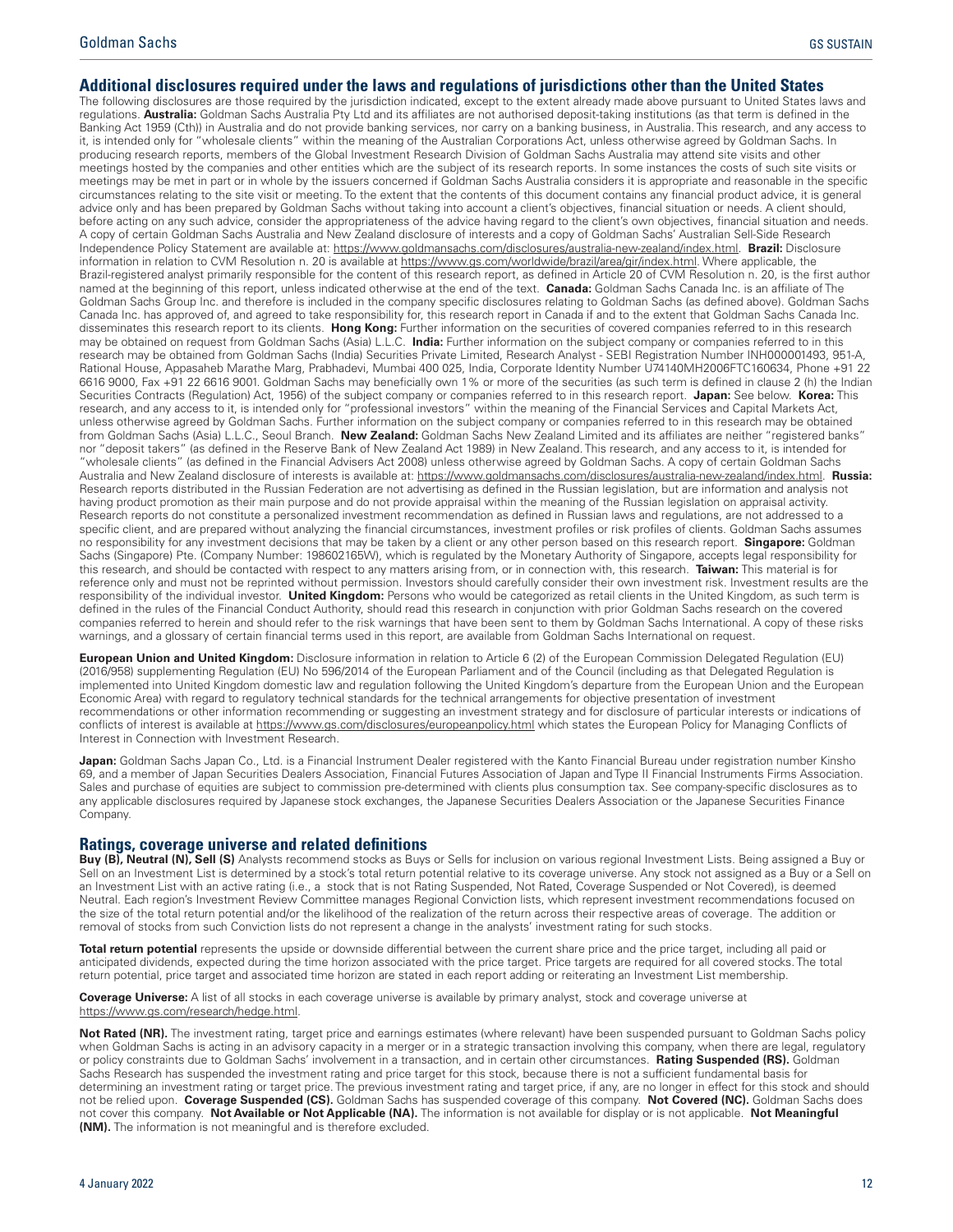#### **Global product; distributing entities**

The Global Investment Research Division of Goldman Sachs produces and distributes research products for clients of Goldman Sachs on a global basis. Analysts based in Goldman Sachs offices around the world produce research on industries and companies, and research on macroeconomics, currencies, commodities and portfolio strategy. This research is disseminated in Australia by Goldman Sachs Australia Pty Ltd (ABN 21 006 797 897); in Brazil by Goldman Sachs do Brasil Corretora de Títulos e Valores Mobiliários S.A.; Public Communication Channel Goldman Sachs Brazil: 0800 727 5764 and / or contatogoldmanbrasil@gs.com. Available Weekdays (except holidays), from 9am to 6pm. Canal de Comunicação com o Público Goldman Sachs Brasil: 0800 727 5764 e/ou contatogoldmanbrasil@gs.com. Horário de funcionamento: segunda-feira à sexta-feira (exceto feriados), das 9h às 18h; in Canada by either Goldman Sachs Canada Inc. or Goldman Sachs & Co. LLC; in Hong Kong by Goldman Sachs (Asia) L.L.C.; in India by Goldman Sachs (India) Securities Private Ltd.; in Japan by Goldman Sachs Japan Co., Ltd.; in the Republic of Korea by Goldman Sachs (Asia) L.L.C., Seoul Branch; in New Zealand by Goldman Sachs New Zealand Limited; in Russia by OOO Goldman Sachs; in Singapore by Goldman Sachs (Singapore) Pte. (Company Number: 198602165W); and in the United States of America by Goldman Sachs & Co. LLC. Goldman Sachs International has approved this research in connection with its distribution in the United Kingdom.

Effective from the date of the United Kingdom's departure from the European Union and the European Economic Area ("Brexit Day") the following information with respect to distributing entities will apply:

Goldman Sachs International ("GSI"), authorised by the Prudential Regulation Authority ("PRA") and regulated by the Financial Conduct Authority ("FCA") and the PRA, has approved this research in connection with its distribution in the United Kingdom.

**European Economic Area:** GSI, authorised by the PRA and regulated by the FCA and the PRA, disseminates research in the following jurisdictions within the European Economic Area: the Grand Duchy of Luxembourg, Italy, the Kingdom of Belgium, the Kingdom of Denmark, the Kingdom of Norway, the Republic of Finland, Portugal, the Republic of Cyprus and the Republic of Ireland; GS -Succursale de Paris (Paris branch) which, from Brexit Day, will be authorised by the French Autorité de contrôle prudentiel et de resolution ("ACPR") and regulated by the Autorité de contrôle prudentiel et de resolution and the Autorité des marches financiers ("AMF") disseminates research in France; GSI - Sucursal en España (Madrid branch) authorized in Spain by the Comisión Nacional del Mercado de Valores disseminates research in the Kingdom of Spain; GSI - Sweden Bankfilial (Stockholm branch) is authorized by the SFSA as a "third country branch" in accordance with Chapter 4, Section 4 of the Swedish Securities and Market Act (Sw. lag (2007:528) om värdepappersmarknaden) disseminates research in the Kingdom of Sweden; Goldman Sachs Bank Europe SE ("GSBE") is a credit institution incorporated in Germany and, within the Single Supervisory Mechanism, subject to direct prudential supervision by the European Central Bank and in other respects supervised by German Federal Financial Supervisory Authority (Bundesanstalt für Finanzdienstleistungsaufsicht, BaFin) and Deutsche Bundesbank and disseminates research in the Federal Republic of Germany and those jurisdictions within the European Economic Area where GSI is not authorised to disseminate research and additionally, GSBE, Copenhagen Branch filial af GSBE, Tyskland, supervised by the Danish Financial Authority disseminates research in the Kingdom of Denmark; GSBE - Sucursal en España (Madrid branch) subject (to a limited extent) to local supervision by the Bank of Spain disseminates research in the Kingdom of Spain; GSBE - Succursale Italia (Milan branch) to the relevant applicable extent, subject to local supervision by the Bank of Italy (Banca d'Italia) and the Italian Companies and Exchange Commission (Commissione Nazionale per le Società e la Borsa "Consob") disseminates research in Italy; GSBE - Succursale de Paris (Paris branch), supervised by the AMF and by the ACPR disseminates research in France; and GSBE - Sweden Bankfilial (Stockholm branch), to a limited extent, subject to local supervision by the Swedish Financial Supervisory Authority (Finansinpektionen) disseminates research in the Kingdom of Sweden.

#### **General disclosures**

This research is for our clients only. Other than disclosures relating to Goldman Sachs, this research is based on current public information that we consider reliable, but we do not represent it is accurate or complete, and it should not be relied on as such. The information, opinions, estimates and forecasts contained herein are as of the date hereof and are subject to change without prior notification. We seek to update our research as appropriate, but various regulations may prevent us from doing so. Other than certain industry reports published on a periodic basis, the large majority of reports are published at irregular intervals as appropriate in the analyst's judgment.

Goldman Sachs conducts a global full-service, integrated investment banking, investment management, and brokerage business. We have investment banking and other business relationships with a substantial percentage of the companies covered by our Global Investment Research Division. Goldman Sachs & Co. LLC, the United States broker dealer, is a member of SIPC [\(https://www.sipc.org\)](https://www.sipc.org).

Our salespeople, traders, and other professionals may provide oral or written market commentary or trading strategies to our clients and principal trading desks that reflect opinions that are contrary to the opinions expressed in this research. Our asset management area, principal trading desks and investing businesses may make investment decisions that are inconsistent with the recommendations or views expressed in this research.

The analysts named in this report may have from time to time discussed with our clients, including Goldman Sachs salespersons and traders, or may discuss in this report, trading strategies that reference catalysts or events that may have a near-term impact on the market price of the equity securities discussed in this report, which impact may be directionally counter to the analyst's published price target expectations for such stocks. Any such trading strategies are distinct from and do not affect the analyst's fundamental equity rating for such stocks, which rating reflects a stock's return potential relative to its coverage universe as described herein.

We and our affiliates, officers, directors, and employees, excluding equity and credit analysts, will from time to time have long or short positions in, act as principal in, and buy or sell, the securities or derivatives, if any, referred to in this research.

The views attributed to third party presenters at Goldman Sachs arranged conferences, including individuals from other parts of Goldman Sachs, do not necessarily reflect those of Global Investment Research and are not an official view of Goldman Sachs.

Any third party referenced herein, including any salespeople, traders and other professionals or members of their household, may have positions in the products mentioned that are inconsistent with the views expressed by analysts named in this report.

This research is not an offer to sell or the solicitation of an offer to buy any security in any jurisdiction where such an offer or solicitation would be illegal. It does not constitute a personal recommendation or take into account the particular investment objectives, financial situations, or needs of individual clients. Clients should consider whether any advice or recommendation in this research is suitable for their particular circumstances and, if appropriate, seek professional advice, including tax advice. The price and value of investments referred to in this research and the income from them may fluctuate. Past performance is not a guide to future performance, future returns are not guaranteed, and a loss of original capital may occur. Fluctuations in exchange rates could have adverse effects on the value or price of, or income derived from, certain investments.

Certain transactions, including those involving futures, options, and other derivatives, give rise to substantial risk and are not suitable for all investors. Investors should review current options and futures disclosure documents which are available from Goldman Sachs sales representatives or at <https://www.theocc.com/about/publications/character-risks.jsp>and

[https://www.fiadocumentation.org/fia/regulatory-disclosures\\_1/fia-uniform-futures-and-options-on-futures-risk-disclosures-booklet-pdf-version-2018.](https://www.fiadocumentation.org/fia/regulatory-disclosures_1/fia-uniform-futures-and-options-on-futures-risk-disclosures-booklet-pdf-version-2018) Transaction costs may be significant in option strategies calling for multiple purchase and sales of options such as spreads. Supporting documentation will be supplied upon request.

**Differing Levels of Service provided by Global Investment Research:** The level and types of services provided to you by the Global Investment